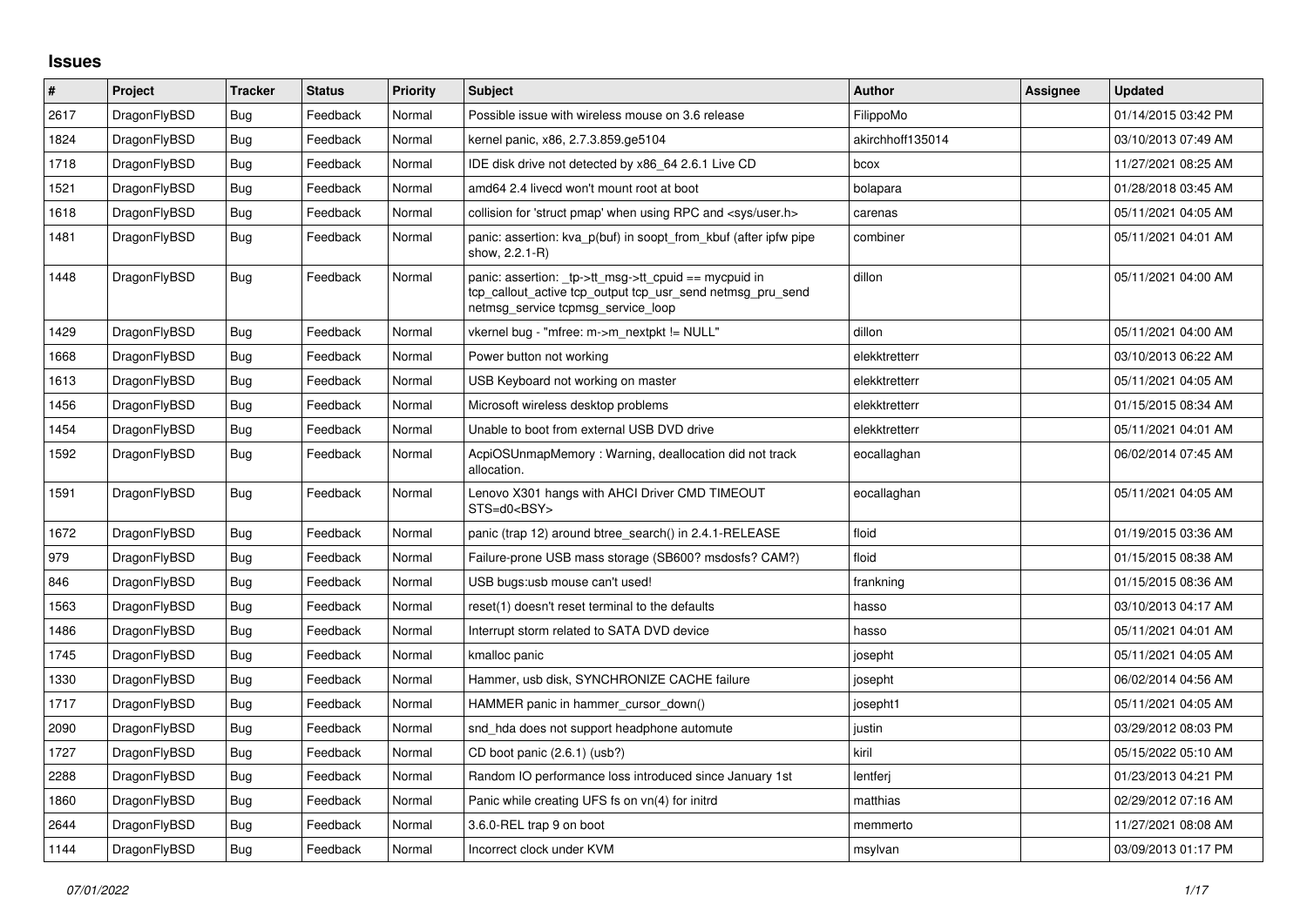| $\pmb{\#}$ | Project      | <b>Tracker</b> | <b>Status</b> | <b>Priority</b> | Subject                                                                                                            | <b>Author</b>     | Assignee | <b>Updated</b>      |
|------------|--------------|----------------|---------------|-----------------|--------------------------------------------------------------------------------------------------------------------|-------------------|----------|---------------------|
| 2958       | DragonFlyBSD | Bug            | Feedback      | Normal          | Hammer FS dies during pruning after massive write load                                                             | neilb             |          | 10/11/2016 04:20 AM |
| 2957       | DragonFlyBSD | Bug            | Feedback      | Normal          | swapoff -a followed by swapon -a doesn't give your swap back                                                       | neilb             |          | 10/09/2016 04:17 AM |
| 3152       | DragonFlyBSD | Bug            | Feedback      | Normal          | Console's size in ttyv0 and single user mode is sticking to 80x25,<br>while ttyv1 can make use of the whole screen | overtime          |          | 02/24/2019 01:08 AM |
| 1101       | DragonFlyBSD | Bug            | Feedback      | Normal          | ohci related panic                                                                                                 | polachok          |          | 05/11/2021 04:00 AM |
| 1577       | DragonFlyBSD | Bug            | Feedback      | Normal          | panic: assertion: leaf->base.obj_id == ip->obj_id in<br>hammer_ip_delete_range                                     | qhwt+dfly         |          | 05/11/2021 04:01 AM |
| 1387       | DragonFlyBSD | <b>Bug</b>     | Feedback      | Normal          | zero-size malloc and ps: kvm_getprocs: Bad address                                                                 | qhwt+dfly         |          | 05/11/2021 04:00 AM |
| 570        | DragonFlyBSD | Bug            | Feedback      | Normal          | 1.8.x: ACPI problems                                                                                               | qhwt+dfly         |          | 06/02/2014 03:45 AM |
| 1560       | DragonFlyBSD | Bug            | Feedback      | Normal          | Unable to modify partition table on ThinkPad T61p during install                                                   | rehsack           |          | 01/15/2015 08:57 AM |
| 1580       | DragonFlyBSD | Bug            | Feedback      | Normal          | Panic (Fatal trap 12: page fault while in kernel mode) while playing<br>with pf and netif names                    | rumcic            |          | 12/21/2018 01:21 AM |
| 1489       | DragonFlyBSD | Bug            | Feedback      | Normal          | panic: ufs_dirbad: bad dir                                                                                         | rumcic            |          | 03/10/2013 04:34 AM |
| 1250       | DragonFlyBSD | <b>Bug</b>     | Feedback      | Normal          | Panic upon plugging an USB flash drive into the machine                                                            | rumcic            |          | 03/10/2013 05:17 AM |
| 1249       | DragonFlyBSD | Bug            | Feedback      | Normal          | panic: ffs vfree: freeing free inode                                                                               | rumcic            |          | 03/10/2013 05:13 AM |
| 2396       | DragonFlyBSD | Bug            | Feedback      | High            | Latest 3.1 development version core dumps while destroying master<br><b>PFS</b>                                    | sgeorge           |          | 01/23/2013 04:10 PM |
| 2347       | DragonFlyBSD | Bug            | Feedback      | High            | Hammer PFSes destroy does not give back full space allocated to<br><b>PFS</b>                                      | sgeorge           |          | 07/19/2012 01:11 AM |
| 243        | DragonFlyBSD | Bug            | Feedback      | Normal          | weird behavior in the shell                                                                                        | swildner          |          | 05/31/2022 02:51 PM |
| 285        | DragonFlyBSD | Bug            | Feedback      | Low             | interrupt latency with re without ip address configured                                                            | thomas.nikolajsen |          | 02/20/2014 10:30 AM |
| 2459       | DragonFlyBSD | Bug            | Feedback      | Normal          | apic problems with HP Probook 4510s                                                                                | thowe             |          | 11/27/2021 08:22 AM |
| 1282       | DragonFlyBSD | Bug            | Feedback      | Normal          | panic (trap 12) when booting SMP kernel on Atom 330 (dual core)                                                    | tomaz.borstnar    |          | 05/11/2021 04:00 AM |
| 806        | DragonFlyBSD | <b>Bug</b>     | Feedback      | Normal          | boot error on MacBook                                                                                              | tralamazza        |          | 06/04/2022 05:28 AM |
| 2638       | DragonFlyBSD | Bug            | Feedback      | High            | Fix machdep.pmap_mmu_optimize                                                                                      | tuxillo           |          | 05/11/2021 04:07 AM |
| 2636       | DragonFlyBSD | Bug            | Feedback      | Low             | Add -x flag to iostat (a la solaris)                                                                               | tuxillo           |          | 05/11/2021 04:07 AM |
| 2556       | DragonFlyBSD | Bug            | Feedback      | Normal          | DragonFly v3.5.0.81.gd3479 - Process signal weirdness                                                              | tuxillo           |          | 12/17/2013 03:48 PM |
| 1332       | DragonFlyBSD | Bug            | Feedback      | Normal          | DFBSD 2.2 - Booting usbcdrom/usbsticks on thinkpad hangs on<br>"BTX Halted"                                        | tuxillo           |          | 05/11/2021 04:00 AM |
| 2081       | DragonFlyBSD | Bug            | Feedback      | Normal          | Panic on device "detach" / "failure"                                                                               | vsrinivas         |          | 02/29/2012 07:11 AM |
| 2100       | DragonFlyBSD | Bug            | Feedback      | Normal          | devfs related panic                                                                                                | sepherosa         | alexh    | 07/10/2011 02:29 PM |
| 1127       | DragonFlyBSD | Bug            | Feedback      | Low             | cdrom drive not detected                                                                                           | tgr               | corecode | 01/15/2015 08:55 AM |
| 1831       | DragonFlyBSD | <b>Bug</b>     | Feedback      | High            | HAMMER "malloc limit exceeded" panic                                                                               | eocallaghan       | dillon   | 06/04/2022 04:38 AM |
| 2037       | DragonFlyBSD | Bug            | Feedback      | Normal          | Panic Bad link elm while building packages                                                                         | ftigeot           | dillon   | 04/21/2011 07:20 AM |
| 1411       | DragonFlyBSD | Bug            | Feedback      | Normal          | Burning doesn't work with ahci(4)                                                                                  | hasso             | dillon   | 05/11/2021 04:00 AM |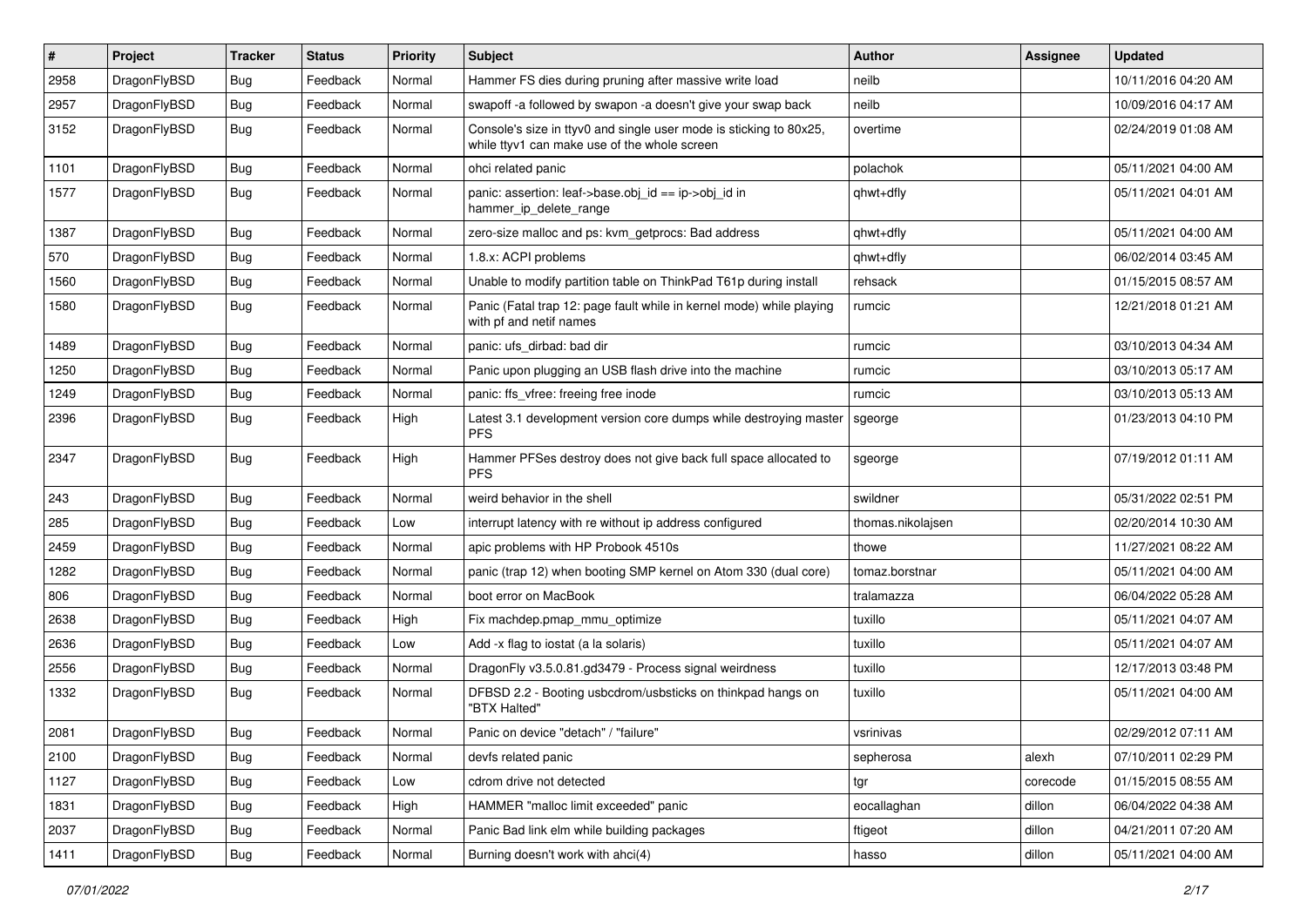| $\pmb{\#}$ | Project      | <b>Tracker</b> | <b>Status</b> | Priority | <b>Subject</b>                                                                                         | <b>Author</b>      | Assignee | <b>Updated</b>      |
|------------|--------------|----------------|---------------|----------|--------------------------------------------------------------------------------------------------------|--------------------|----------|---------------------|
| 1593       | DragonFlyBSD | <b>Bug</b>     | Feedback      | Normal   | panic: assertion: $ccb == ap \rightarrow ap$ err $ccb$ in ahci put err $ccb$                           | ftigeot            | ftigeot  | 05/15/2022 05:09 AM |
| 385        | DragonFlyBSD | Bug            | Feedback      | Low      | Mail archive address removal                                                                           | justin             | justin   | 03/09/2013 11:24 AM |
| 2438       | DragonFlyBSD | Submit         | Feedback      | Normal   | <b>TRIM</b> fixes                                                                                      | Anonymous          | tuxillo  | 05/11/2021 03:45 AM |
| 1397       | DragonFlyBSD | <b>Bug</b>     | Feedback      | Normal   | jobs -I output inconsistency when called from script                                                   | Anonymous          | tuxillo  | 05/15/2022 05:07 AM |
| 1587       | DragonFlyBSD | <b>Bug</b>     | Feedback      | Normal   | can't gdb across fork                                                                                  | corecode           | tuxillo  | 05/11/2021 03:54 AM |
| 1287       | DragonFlyBSD | <b>Bug</b>     | Feedback      | Normal   | altq configuration doesn't work                                                                        | corecode           | tuxillo  | 05/11/2021 03:51 AM |
| 911        | DragonFlyBSD | Bug            | Feedback      | Normal   | kldload/kernel linker can exceed malloc reserve and panic system                                       | corecode           | tuxillo  | 05/11/2021 03:51 AM |
| 901        | DragonFlyBSD | Bug            | Feedback      | Normal   | route show needs to get data from all cpus                                                             | corecode           | tuxillo  | 05/11/2021 03:50 AM |
| 847        | DragonFlyBSD | Bug            | Feedback      | Normal   | processes getting stuck on mount point                                                                 | corecode           | tuxillo  | 05/11/2021 03:50 AM |
| 2721       | DragonFlyBSD | Submit         | Feedback      | Low      | Some few zalloc calls to objcache ones replacements                                                    | dclink             | tuxillo  | 05/11/2021 04:08 AM |
| 2717       | DragonFlyBSD | Submit         | Feedback      | Normal   | Out of range numeric handling                                                                          | dclink             | tuxillo  | 05/11/2021 04:08 AM |
| 1428       | DragonFlyBSD | Bug            | Feedback      | Low      | POSIX.1e implementation is too old                                                                     | hasso              | tuxillo  | 05/11/2021 04:00 AM |
| 3205       | DragonFlyBSD | Bug            | Feedback      | High     | Go compiler net test failing                                                                           | t dfbsd            | tuxillo  | 05/10/2021 02:45 AM |
| 1579       | DragonFlyBSD | <b>Bug</b>     | Feedback      | Normal   | dfly 2.4.1 does not like HP DL360G4p and Smart Array 6400 with<br><b>MSA20</b>                         | tomaz.borstnar     | tuxillo  | 06/02/2014 02:44 PM |
| 293        | DragonFlyBSD | Bug            | Feedback      | Low      | Various updates to the handbook                                                                        | victor             | victor   | 03/10/2013 04:46 AM |
| 1398       | DragonFlyBSD | Submit         | In Progress   | Normal   | hdestroy(3) restricts hash key to point to malloc'ed space                                             | Anonymous          |          | 08/20/2021 04:06 PM |
| 2499       | DragonFlyBSD | Bug            | In Progress   | Urgent   | DRAGONFLY 3 2 lockd not responding correctly                                                           | Nerzhul            |          | 01/22/2013 12:47 PM |
| 3299       | DragonFlyBSD | Bug            | In Progress   | Normal   | DragonFlyBSD reports utterly wrong uptime (most of the time, right<br>after booting in)                | adrian             |          | 11/11/2021 01:43 PM |
| 1148       | DragonFlyBSD | <b>Bug</b>     | In Progress   | Low      | BCM4311 wireless network adapter detected but not functional                                           | archimedes.gaviola |          | 05/11/2021 04:00 AM |
| 331        | DragonFlyBSD | Bug            | In Progress   | Normal   | ftpsesame (aka Bridging S01E03)                                                                        | bastyaelvtars      |          | 03/09/2013 12:28 PM |
| 725        | DragonFlyBSD | Bug            | In Progress   | Low      | 'make distribution' fails w/'ro' /usr/obj                                                              | c.turner           |          | 03/09/2013 01:01 PM |
| 1307       | DragonFlyBSD | Bug            | In Progress   | Normal   | hammer tid -2 shows unexpected result                                                                  | corecode           |          | 10/18/2016 05:29 PM |
| 2414       | DragonFlyBSD | Bug            | In Progress   | Normal   | Lenovo S10 acpi freeze (not new)                                                                       | davshao            |          | 05/11/2021 04:13 AM |
| 3021       | DragonFlyBSD | <b>Bug</b>     | In Progress   | Normal   | sys/dev/drm/i915/i915_gem_stolen.c:115]: (error) Signed integer<br>overflow for expression '65535<<20' | dcb                |          | 04/11/2017 12:46 PM |
| 3011       | DragonFlyBSD | <b>Bug</b>     | In Progress   | Normal   | dragonfly/sys/dev/netif/re/re.c: suspicious code?                                                      | dcb                |          | 07/29/2017 01:26 AM |
| 1336       | DragonFlyBSD | Bug            | In Progress   | Normal   | Still looking for reports of missed directory entries w/ HAMMER                                        | dillon             |          | 05/11/2021 04:00 AM |
| 1669       | DragonFlyBSD | <b>Bug</b>     | In Progress   | Normal   | Drive wont open using button                                                                           | elekktretterr      |          | 02/29/2012 12:05 PM |
| 1181       | DragonFlyBSD | <b>Bug</b>     | In Progress   | Normal   | ACX111 panic                                                                                           | elekktretterr      |          | 05/11/2021 04:00 AM |
| 1502       | DragonFlyBSD | Bug            | In Progress   | Normal   | Lock while deleting files from nohistory HAMMER directories                                            | hasso              |          | 03/10/2013 04:28 AM |
| 884        | DragonFlyBSD | Bug            | In Progress   | High     | Performance/memory problems under filesystem IO load                                                   | hasso              |          | 05/11/2021 03:50 AM |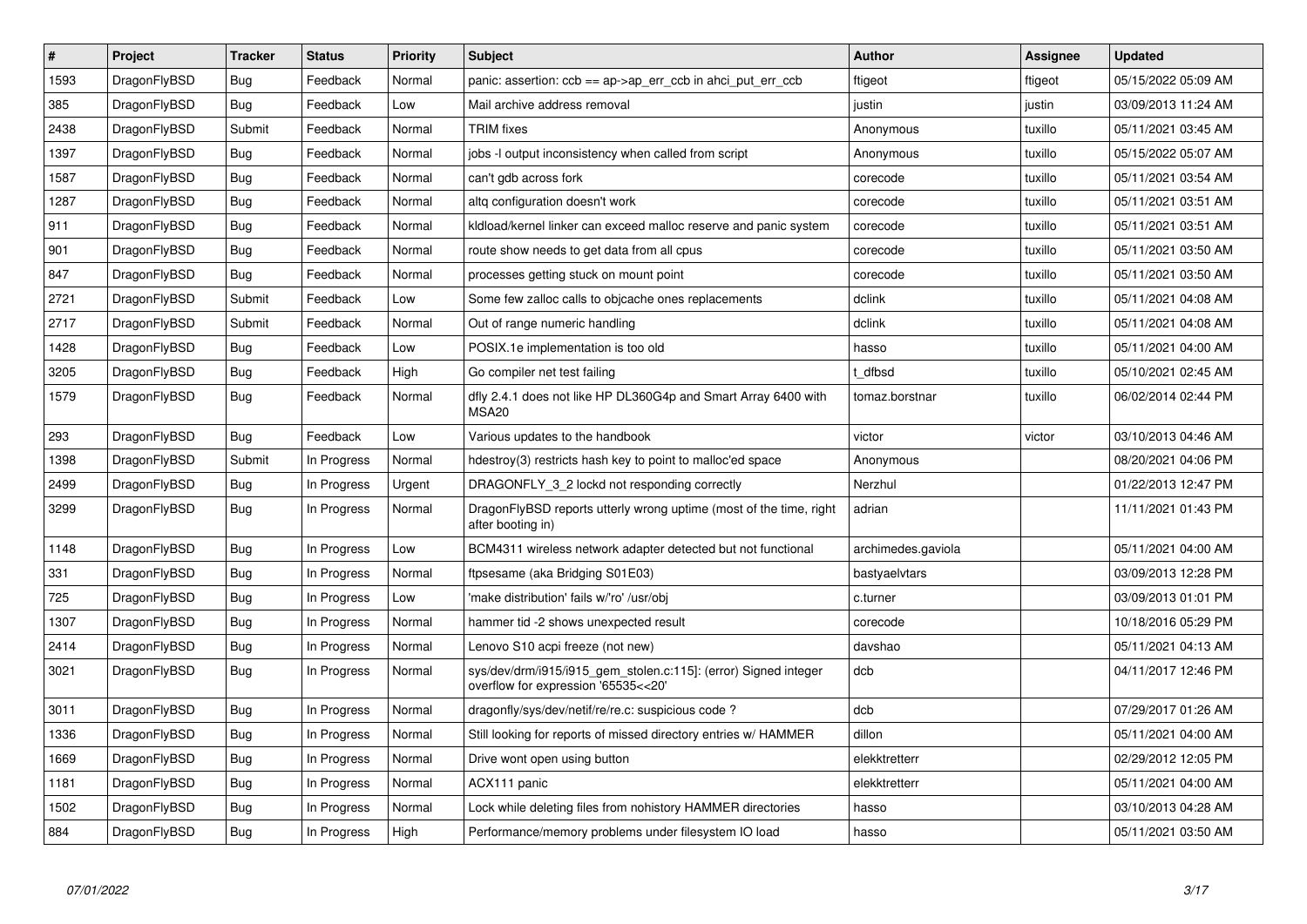| $\vert$ # | <b>Project</b> | <b>Tracker</b> | <b>Status</b> | <b>Priority</b> | <b>Subject</b>                                                                                            | <b>Author</b>     | Assignee  | <b>Updated</b>      |
|-----------|----------------|----------------|---------------|-----------------|-----------------------------------------------------------------------------------------------------------|-------------------|-----------|---------------------|
| 2731      | DragonFlyBSD   | Bug            | In Progress   | Normal          | Screen full of random colors when starting Xorg with Intel Haswell<br>HD Graphics P4600                   | jkatzmaier        |           | 11/12/2014 04:08 PM |
| 2013      | DragonFlyBSD   | <b>Bug</b>     | In Progress   | Normal          | oversized DMA request loop                                                                                | josepht           |           | 05/11/2021 04:06 AM |
| 3310      | DragonFlyBSD   | Bug            | In Progress   | Normal          | NVMM+QEMU fail to boot with UEFI: Mem Assist Failed<br>[gpa=0xfffffff0]                                   | liweitianux       |           | 01/11/2022 03:22 PM |
| 3317      | DragonFlyBSD   | <b>Bug</b>     | In Progress   | Normal          | Network vtnet0 not working on Hetzner cloud                                                               | mneumann          |           | 06/18/2022 03:55 AM |
| 3111      | DragonFlyBSD   | Bug            | In Progress   | High            | Mouse lags every second heavily under X11                                                                 | mneumann          |           | 12/12/2017 09:46 PM |
| 1368      | DragonFlyBSD   | Bug            | In Progress   | Normal          | suspend signal race?                                                                                      | qhwt+dfly         |           | 05/11/2021 03:51 AM |
| 1218      | DragonFlyBSD   | <b>Bug</b>     | In Progress   | Normal          | panic: assertion: $error == 0$ in hammer start transaction                                                | rumcic            |           | 05/11/2021 04:00 AM |
| 3113      | DragonFlyBSD   | Bug            | In Progress   | Urgent          | Booting vKernel fails due being out of swap space                                                         | tcullen           |           | 05/11/2021 04:14 AM |
| 2296      | DragonFlyBSD   | Bug            | In Progress   | High            | panic: assertion "m->wire count > $0$ " failed                                                            | thomas.nikolajsen |           | 08/30/2012 06:09 AM |
| 3269      | DragonFlyBSD   | Bug            | In Progress   | Normal          | Is double-buffer'd buf still required by HAMMER2 ?                                                        | tkusumi           |           | 05/12/2021 04:09 PM |
| 2631      | DragonFlyBSD   | <b>Bug</b>     | In Progress   | Low             | Verify library versioning current with full package build and switch it<br>on (after publishing packages) | tuxillo           |           | 05/11/2021 04:06 AM |
| 2351      | DragonFlyBSD   | Bug            | In Progress   | Normal          | DFBSD v3.1.0.579.g44ccf - Stuck during startup, random freezes                                            | tuxillo           |           | 04/24/2012 08:21 AM |
| 2345      | DragonFlyBSD   | <b>Bug</b>     | In Progress   | Normal          | DFBSD v3.1.0.457.gd679f - NFS panic on diskless station                                                   | tuxillo           |           | 04/07/2012 05:22 PM |
| 2282      | DragonFlyBSD   | Bug            | In Progress   | Normal          | gdb segfaults with certain corefiles                                                                      | tuxillo           |           | 01/18/2012 04:40 PM |
| 2360      | DragonFlyBSD   | <b>Bug</b>     | In Progress   | Normal          | Wishlist: virtio driver import                                                                            | vsrinivas         |           | 06/04/2022 04:16 AM |
| 1749      | DragonFlyBSD   | Bug            | In Progress   | Normal          | HAMMER fsstress panic in hammer flush inode core<br>ip->flush_state != HAMMER_FST_FLUSH'                  | vsrinivas         |           | 05/11/2021 04:06 AM |
| 1744      | DragonFlyBSD   | <b>Bug</b>     | In Progress   | Normal          | HAMMER fsstress panic in hammer_setup_child_callback                                                      | vsrinivas         |           | 05/11/2021 04:05 AM |
| 1661      | DragonFlyBSD   | Bug            | In Progress   | Normal          | panic on password entry mount smb filesystem                                                              | vsrinivas         |           | 11/27/2021 08:29 AM |
| 2797      | DragonFlyBSD   | Bug            | In Progress   | Low             | vkernels with & without machdep.pmap_mmu_optimize                                                         | yellowrabbit2010  |           | 11/27/2021 08:06 AM |
| 604       | DragonFlyBSD   | <b>Bug</b>     | In Progress   | Normal          | 1.8.1-RELEASE - clock runs fast on mainboard ASUS P5A-B                                                   | yeti              |           | 05/11/2021 03:55 AM |
| 2353      | DragonFlyBSD   | <b>Bug</b>     | In Progress   | Normal          | panic: assertion "gd->gd_spinlocks_wr == 0" failed in<br>bsd4 schedulerclock                              | jaydg             | alexh     | 11/28/2012 01:57 AM |
| 2819      | DragonFlyBSD   | Bug            | In Progress   | Normal          | Random micro system freezes after a week of uptime                                                        | ftigeot           | dillon    | 08/16/2015 08:46 PM |
| 3031      | DragonFlyBSD   | Submit         | In Progress   | Normal          | Update drm/radeon to Linux 4.7.10 as much as possible                                                     | davshao           | ftigeot   | 08/19/2021 12:33 PM |
| 2549      | DragonFlyBSD   | <b>Bug</b>     | In Progress   | Normal          | netgraph7: Kernel page fault.                                                                             | russiane39        | nant      | 05/10/2013 11:20 PM |
| 168       | DragonFlyBSD   | Bug            | In Progress   | Normal          | Livelocked limit engaged while trying to setup IPW wireless                                               | mschacht          | sepherosa | 05/11/2021 04:05 AM |
| 1302      | DragonFlyBSD   | <b>Bug</b>     | In Progress   | Normal          | Checkpoint regression?                                                                                    | sjg               | sjg       | 07/10/2013 05:22 PM |
| 1390      | DragonFlyBSD   | Bug            | In Progress   | Normal          | Use id_t type for {get,set}priority()                                                                     | Anonymous         | tuxillo   | 07/05/2019 02:18 AM |
| 1700      | DragonFlyBSD   | Submit         | In Progress   | Normal          | skip boot2 menu on <enter></enter>                                                                        | Johannes.Hofmann  | tuxillo   | 05/15/2022 08:35 AM |
| 1921      | DragonFlyBSD   | <b>Bug</b>     | In Progress   | Normal          | we miss mlockall                                                                                          | alexh             | tuxillo   | 06/18/2022 04:08 AM |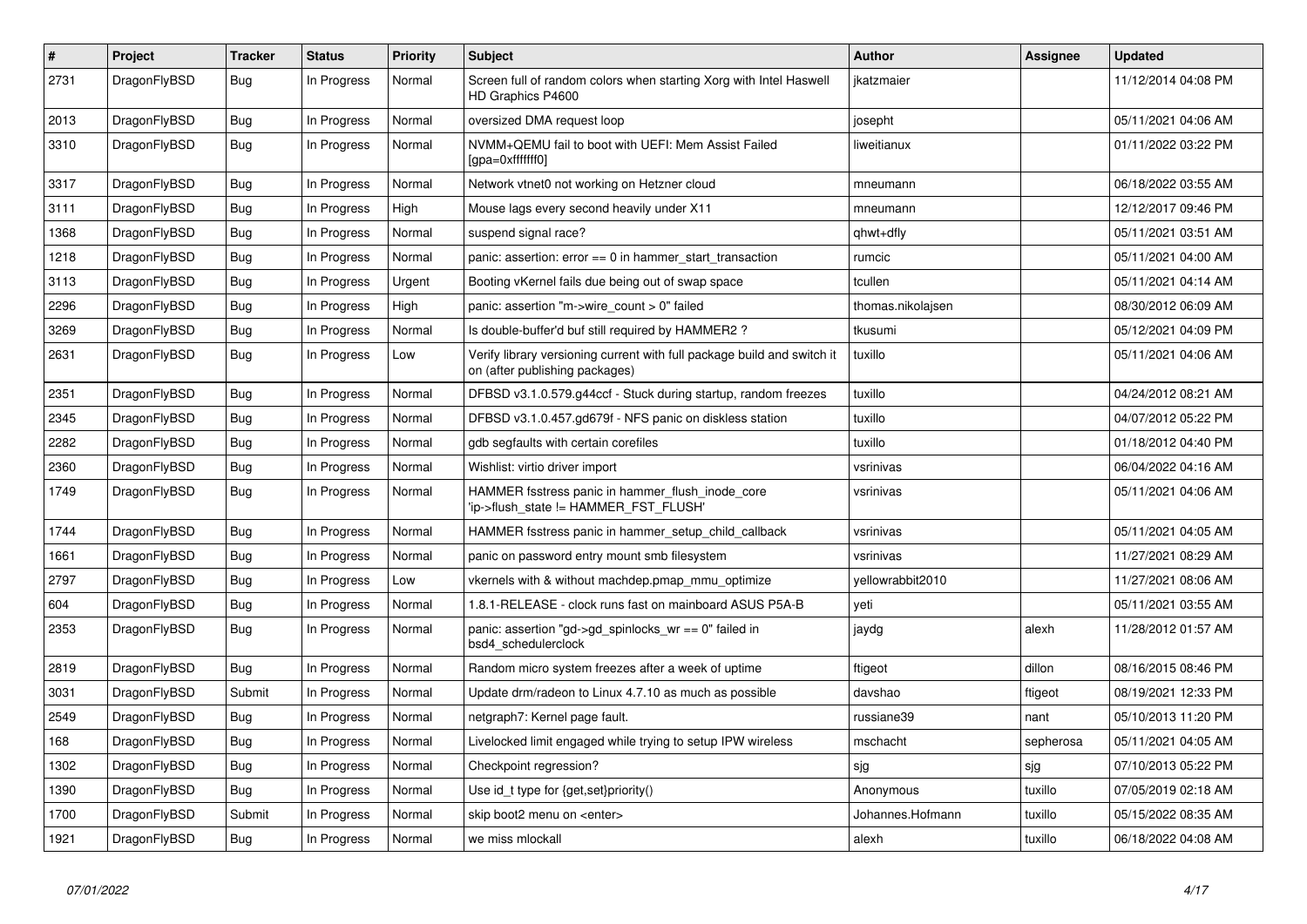| $\#$ | Project      | <b>Tracker</b> | <b>Status</b> | <b>Priority</b> | Subject                                                                                                                                                     | <b>Author</b> | Assignee | <b>Updated</b>      |
|------|--------------|----------------|---------------|-----------------|-------------------------------------------------------------------------------------------------------------------------------------------------------------|---------------|----------|---------------------|
| 1584 | DragonFlyBSD | Bug            | In Progress   | Normal          | can't use ssh from jail: debug1: read_passphrase: can't open<br>/dev/tty: Device busy                                                                       | corecode      | tuxillo  | 05/11/2021 03:53 AM |
| 1583 | DragonFlyBSD | Bug            | In Progress   | Normal          | panic: assertion: cursor->trans->sync_lock_refs > 0 in<br>hammer_recover_cursor                                                                             | corecode      | tuxillo  | 05/11/2021 03:53 AM |
| 1547 | DragonFlyBSD | Bug            | In Progress   | Normal          | disklabel64 automatic sizing                                                                                                                                | corecode      | tuxillo  | 05/11/2021 03:52 AM |
| 1528 | DragonFlyBSD | Bug            | In Progress   | Normal          | ktrace does not show proper return values for pipe(2)                                                                                                       | corecode      | tuxillo  | 05/11/2021 03:52 AM |
| 1475 | DragonFlyBSD | Bug            | In Progress   | Normal          | kernel blocks with low memory and syscons setting a high res mode<br>/ scrollback                                                                           | corecode      | tuxillo  | 05/11/2021 03:52 AM |
| 1469 | DragonFlyBSD | <b>Bug</b>     | In Progress   | Normal          | Hammer history security concern                                                                                                                             | corecode      | tuxillo  | 05/11/2021 03:52 AM |
| 1030 | DragonFlyBSD | <b>Bug</b>     | In Progress   | Normal          | msdosfs umount panic                                                                                                                                        | corecode      | tuxillo  | 05/11/2021 03:51 AM |
| 781  | DragonFlyBSD | Bug            | In Progress   | Normal          | fdisk uses wrong geometry on usb flash drives                                                                                                               | corecode      | tuxillo  | 05/11/2021 03:50 AM |
| 742  | DragonFlyBSD | <b>Bug</b>     | In Progress   | Normal          | umount problems with multiple mounts                                                                                                                        | corecode      | tuxillo  | 06/25/2022 04:02 AM |
| 3145 | DragonFlyBSD | Submit         | In Progress   | Normal          | Update libelf to FreeBSD 12 current and build as base library usable<br>by ports                                                                            | davshao       | tuxillo  | 08/20/2021 03:58 PM |
| 3028 | DragonFlyBSD | <b>Bug</b>     | In Progress   | Normal          | installer: confusion of set/get disk encryption passphrase dialogs                                                                                          | liweitianux   | tuxillo  | 06/03/2022 05:13 PM |
| 998  | DragonFlyBSD | <b>Bug</b>     | In Progress   | Normal          | Unconfiguring a vn while it is mounted                                                                                                                      | rumcic        | tuxillo  | 05/11/2021 04:00 AM |
| 3160 | DragonFlyBSD | Submit         | In Progress   | Normal          | State the implementation difference in pkill/pgrep manual                                                                                                   | sevan         | tuxillo  | 06/03/2022 05:15 PM |
| 3295 | DragonFlyBSD | <b>Bug</b>     | In Progress   | Normal          | Adapt devel/libvirt for nvmm                                                                                                                                | tuxillo       | tuxillo  | 11/03/2021 04:56 PM |
| 2358 | DragonFlyBSD | <b>Bug</b>     | In Progress   | Normal          | DFBSD v3.0.2.32.g928ca - panic: hammer: insufficient undo FIFO<br>space!                                                                                    | tuxillo       | tuxillo  | 05/10/2021 02:50 AM |
| 1819 | DragonFlyBSD | <b>Bug</b>     | In Progress   | Low             | truss - Major revamping task list                                                                                                                           | tuxillo       | tuxillo  | 11/27/2021 08:45 AM |
| 3318 | DragonFlyBSD | <b>Bug</b>     | In Progress   | Normal          | Segmenation fault when a process resumed with checkpt exits                                                                                                 | zabolekar     | tuxillo  | 06/18/2022 08:24 AM |
| 3089 | DragonFlyBSD | <b>Bug</b>     | In Progress   | Normal          | vtnet(4) - disable TCP checksum offload by default                                                                                                          | jlane         | vadaszi  | 05/11/2021 04:14 AM |
| 2391 | DragonFlyBSD | <b>Bug</b>     | In Progress   | Normal          | System lock with ahci and acpi enabled on ATI RS690 chipset with<br>SMB600 sata controller                                                                  | jorisgio      | vadaszi  | 06/03/2015 03:51 PM |
| 3194 | DragonFlyBSD | <b>Bug</b>     | New           | High            | Hammer kernel crash on mirror-stream of PFS after upgrade<br>(assertion "cursor->flags &<br>HAMMER_CURSOR_ITERATE_CHECK" failed in<br>hammer_btree_iterate) | Anonymous     |          | 06/29/2019 01:32 PM |
| 3041 | DragonFlyBSD | Submit         | New           | Normal          | firmware: Remove embedding of multiple images in one module.                                                                                                | Anonymous     |          | 12/25/2020 02:15 AM |
| 2297 | DragonFlyBSD | Bug            | <b>New</b>    | Normal          | strange NFS (client) error messages / problems                                                                                                              | Anonymous     |          | 02/19/2012 02:59 PM |
| 2292 | DragonFlyBSD | Bug            | New           | Normal          | re interface with jumbo frames (mtu larger than 1500) hangs after<br>some traffic                                                                           | Anonymous     |          | 01/31/2012 12:11 AM |
| 2052 | DragonFlyBSD | <b>Bug</b>     | New           | Normal          | Kernel panic: CPU APIC ID out of range                                                                                                                      | Anonymous     |          | 05/02/2011 11:06 AM |
| 1695 | DragonFlyBSD | <b>Bug</b>     | New           | Normal          | NFS-related system breakdown                                                                                                                                | Anonymous     |          | 04/10/2014 12:35 AM |
| 2806 | DragonFlyBSD | <b>Bug</b>     | New           | Normal          | failed to configure a link-local address on ath0 (errno = 22)                                                                                               | Chingyuan     |          | 05/25/2021 01:00 AM |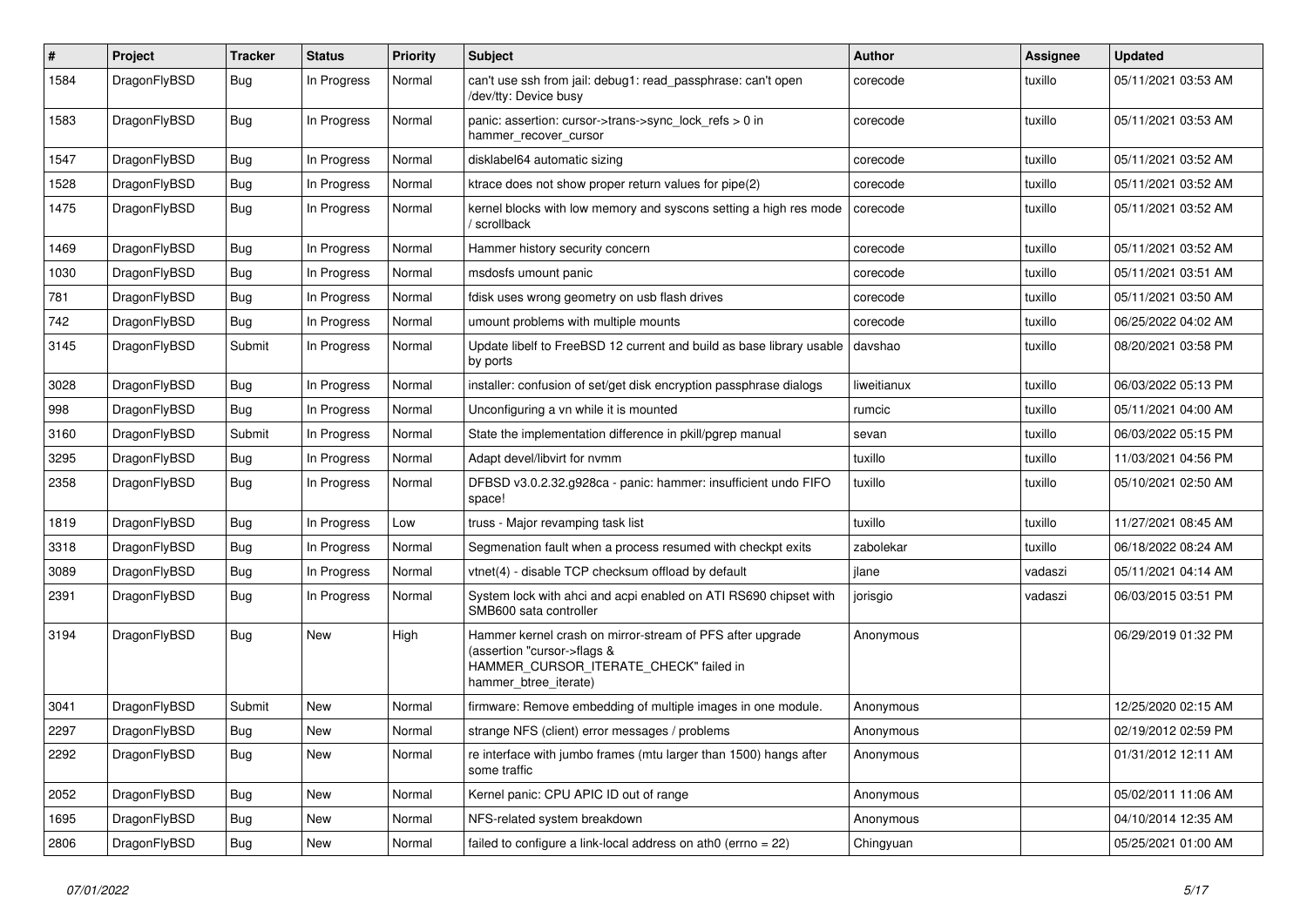| #    | Project      | <b>Tracker</b> | <b>Status</b> | <b>Priority</b> | Subject                                                                                                                      | <b>Author</b>      | Assignee | <b>Updated</b>      |
|------|--------------|----------------|---------------|-----------------|------------------------------------------------------------------------------------------------------------------------------|--------------------|----------|---------------------|
| 989  | DragonFlyBSD | <b>Bug</b>     | New           | Normal          | installer/fdisk trouble with wrapped values                                                                                  | Discodestroyer     |          | 02/18/2014 06:27 AM |
| 2620 | DragonFlyBSD | <b>Bug</b>     | New           | Normal          | moused problem                                                                                                               | FilippoMo          |          | 12/20/2013 10:32 AM |
| 2618 | DragonFlyBSD | <b>Bug</b>     | New           | Normal          | mouse problem on RELEASE-3 6 0                                                                                               | FilippoMo          |          | 12/20/2013 03:26 AM |
| 2453 | DragonFlyBSD | <b>Bug</b>     | New           | Normal          | panic: assertion "gd->gd_spinlocks == 0" failed                                                                              | Johannes.Hofmann   |          | 11/12/2012 12:54 PM |
| 1850 | DragonFlyBSD | <b>Bug</b>     | New           | Normal          | volume-add on hammer root fs panic                                                                                           | Johannes.Hofmann   |          | 04/18/2019 04:27 AM |
| 3006 | DragonFlyBSD | <b>Bug</b>     | New           | Normal          | boot0cfg: panic in kern_udev.c in function _udev_dict_set_cstr when<br>installing in VirtualBox                              | MichiGreat         |          | 04/01/2017 02:22 PM |
| 1246 | DragonFlyBSD | <b>Bug</b>     | New           | Normal          | bad resolution (monitor desync) with livedvd                                                                                 | Przem0l            |          | 02/18/2014 06:29 AM |
| 2493 | DragonFlyBSD | <b>Bug</b>     | New           | Normal          | vidcontrol: invalid video mode name                                                                                          | Svarov             |          | 01/24/2013 09:55 AM |
| 2595 | DragonFlyBSD | Bug            | <b>New</b>    | Normal          | DragonFly 3.4.3 crashes on SUN Blade X6250 with Qlogic ISP 2432<br>FC card                                                   | Turvamies          |          | 10/07/2013 11:53 AM |
| 3240 | DragonFlyBSD | <b>Bug</b>     | New           | High            | compile error because of openssl with /usr/dports/security/rhash for UlasSAYGIN<br>mysql 8 install                           |                    |          | 06/04/2020 08:05 AM |
| 3219 | DragonFlyBSD | <b>Bug</b>     | New           | Normal          | x11/xorg port can not be build                                                                                               | <b>UlasSAYGIN</b>  |          | 03/31/2020 08:57 AM |
| 3120 | DragonFlyBSD | <b>Bug</b>     | New           | Normal          | Intel AC 8260 firmware does not load                                                                                         | Vintodrimmer       |          | 08/28/2018 03:30 AM |
| 2852 | DragonFlyBSD | Bug            | New           | Normal          | Hammer File System - hangs on undo during system boot / mount -<br>will not recover on DragonFlyBSD newer than 3.6.0         | abale              |          | 05/11/2021 04:07 AM |
| 1941 | DragonFlyBSD | <b>Bug</b>     | New           | Normal          | wlan config crash                                                                                                            | abandon.every.hope |          | 12/24/2010 07:54 PM |
| 2250 | DragonFlyBSD | Bug            | New           | Normal          | Kernel panic                                                                                                                 | adamk              |          | 11/23/2018 01:10 AM |
| 3301 | DragonFlyBSD | Bug            | New           | Normal          | Gkrellm from the packages is not showing logged in users in main<br>window, logged in users always $== 0$                    | adrian             |          | 01/08/2022 04:24 AM |
| 3300 | DragonFlyBSD | <b>Bug</b>     | New           | Normal          | Running Xvnc from TigerVNC package through the INETD daemon<br>in TCP WAIT mode fails hard                                   | adrian             |          | 01/08/2022 04:25 AM |
| 2210 | DragonFlyBSD | <b>Bug</b>     | New           | Normal          | Bugtracker cannot assign default project for new users                                                                       | ahuete.devel       |          | 11/17/2011 11:30 AM |
| 2520 | DragonFlyBSD | <b>Bug</b>     | New           | Normal          | panic: assertion "IS_SERIALIZED((ifp->if_serializer))" failed in<br>if_default_serialize_assert at /usr/src/sys/net/if.c:437 | ano                |          | 03/09/2013 12:14 AM |
| 2329 | DragonFlyBSD | <b>Bug</b>     | New           | Normal          | ibm x3550 & acpi                                                                                                             | ano                |          | 06/03/2014 11:37 AM |
| 3311 | DragonFlyBSD | <b>Bug</b>     | New           | Low             | TrueCrypt support may cause kernel crash                                                                                     | arcade@b1t.name    |          | 04/29/2022 06:19 AM |
| 3278 | DragonFlyBSD | <b>Bug</b>     | New           | Normal          | Second screen image is distorted                                                                                             | arcade@b1t.name    |          | 07/10/2021 03:36 AM |
| 3209 | DragonFlyBSD | Bug            | New           | Normal          | svc has some minor bugs                                                                                                      | arcade@b1t.name    |          | 10/24/2019 09:08 AM |
| 2882 | DragonFlyBSD | Bug            | New           | Low             | bridge sends packets from individual interfaces                                                                              | arcade@b1t.name    |          | 01/09/2016 12:43 PM |
| 2878 | DragonFlyBSD | <b>Bug</b>     | New           | Low             | [fix] CCVER problem when using clang and cpu extensions<br>(intrinsics)                                                      | arcade@b1t.name    |          | 06/24/2016 04:25 AM |
| 2877 | DragonFlyBSD | <b>Bug</b>     | New           | Low             | sed fails when working with UTF-8 locale and non-UTF symbols                                                                 | arcade@b1t.name    |          | 12/30/2015 11:20 AM |
| 2107 | DragonFlyBSD | <b>Bug</b>     | New           | Normal          | 2.10.1 sata dvd drive issue                                                                                                  | ausppc             |          | 07/31/2011 08:41 PM |
| 3132 | DragonFlyBSD | Bug            | New           | Low             | unifdef mined                                                                                                                | bcallah            |          | 04/26/2018 08:34 PM |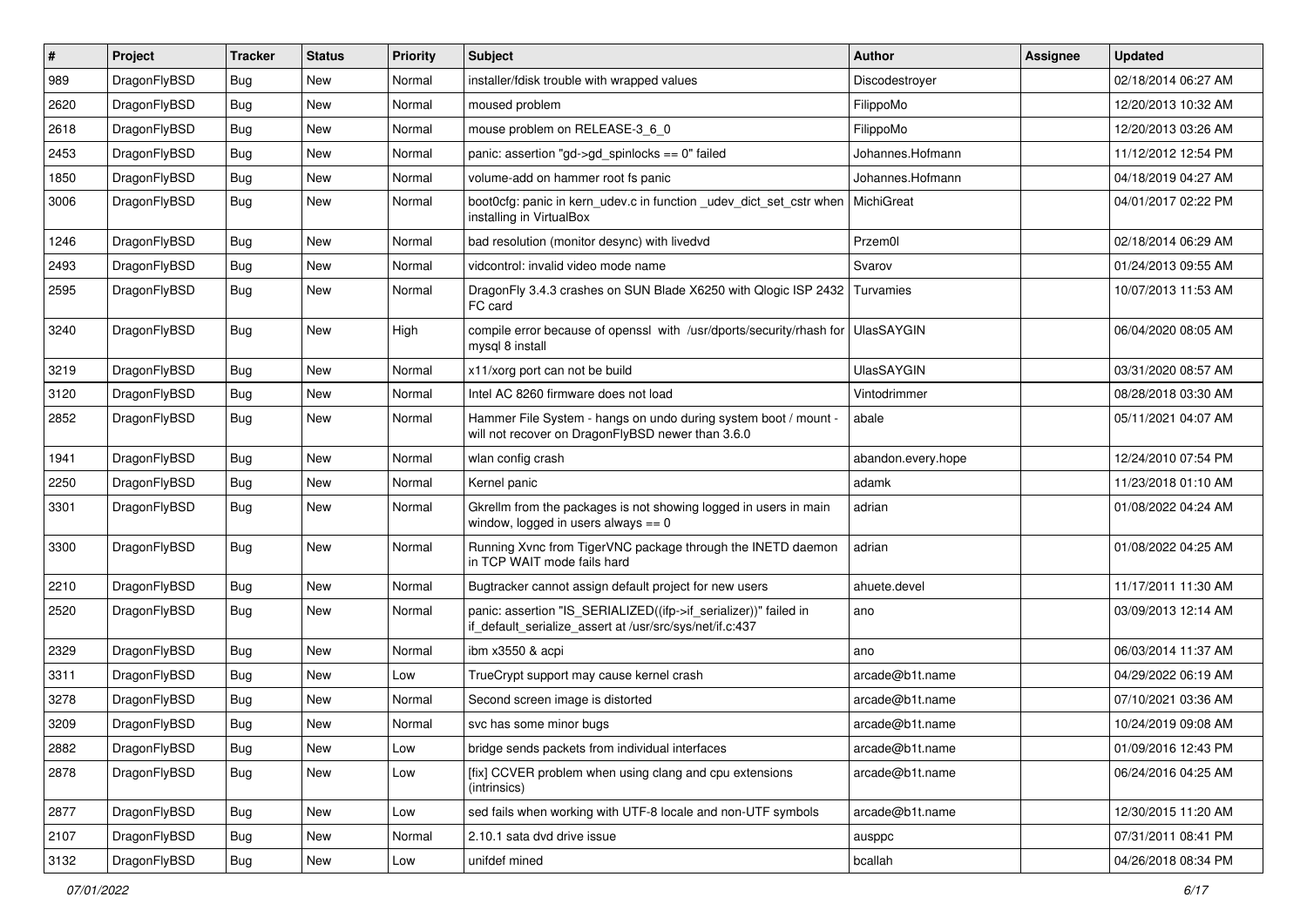| $\vert$ # | Project      | <b>Tracker</b> | <b>Status</b> | <b>Priority</b> | Subject                                                                                                       | <b>Author</b> | Assignee | <b>Updated</b>      |
|-----------|--------------|----------------|---------------|-----------------|---------------------------------------------------------------------------------------------------------------|---------------|----------|---------------------|
| 3284      | DragonFlyBSD | Bug            | New           | Normal          | Wrong towlower() result for U+038A                                                                            | bhaible       |          | 07/10/2021 03:34 AM |
| 3283      | DragonFlyBSD | Bug            | <b>New</b>    | Normal          | mknodat() cannot create FIFOs                                                                                 | bhaible       |          | 07/10/2021 03:34 AM |
| 3282      | DragonFlyBSD | Bug            | New           | Normal          | unexpected errno value from fopen()                                                                           | bhaible       |          | 07/10/2021 03:34 AM |
| 3281      | DragonFlyBSD | Bug            | New           | Normal          | Crash after leaving unattended for a while                                                                    | bhaible       |          | 07/10/2021 03:32 AM |
| 1882      | DragonFlyBSD | Bug            | <b>New</b>    | Low             | Idea for handling new USB vendor/device codes                                                                 | bmk           |          | 10/20/2010 12:15 PM |
| 3110      | DragonFlyBSD | <b>Bug</b>     | <b>New</b>    | Normal          | crash with ipfw3 under load                                                                                   | bnegre82      |          | 12/09/2017 06:22 AM |
| 3101      | DragonFlyBSD | Bug            | New           | Low             | PFI CGI install not working in dragonflybsd 5.0.1 USB install                                                 | bnegre82      |          | 05/11/2021 04:14 AM |
| 1594      | DragonFlyBSD | <b>Bug</b>     | New           | Normal          | Kernel panic during boot from Live CD on Dell E6400                                                           | bodie         |          | 05/11/2021 03:54 AM |
| 2115      | DragonFlyBSD | <b>Bug</b>     | New           | Normal          | [msk] system freeze after receive some paquet                                                                 | bsdsx         |          | 08/22/2011 10:22 AM |
| 2319      | DragonFlyBSD | Bug            | <b>New</b>    | Normal          | crypt/passwd forward compat                                                                                   | c.turner1     |          | 02/28/2012 12:39 PM |
| 3143      | DragonFlyBSD | <b>Bug</b>     | New           | Normal          | assertion "0" failed in hammer2_inode_xop_chain_sync                                                          | cbin          |          | 07/18/2018 12:50 PM |
| 2859      | DragonFlyBSD | <b>Bug</b>     | <b>New</b>    | Low             | Installer configuration menu always highlights "Select timezone", no<br>matter which step was last completed. | cgag          |          | 12/02/2015 01:54 PM |
| 2858      | DragonFlyBSD | Bug            | New           | Low             | Installer "Local or UTC" question should have "No" selected by<br>default.                                    | cgag          |          | 12/02/2015 01:18 PM |
| 3139      | DragonFlyBSD | Bug            | New           | Normal          | USB Mouse Does Not Work in DragonflyBSD guest on VirtualBox                                                   | chiguy1256    |          | 06/24/2018 10:14 PM |
| 3280      | DragonFlyBSD | Bug            | <b>New</b>    | Normal          | KMS console and i915(4) not working in 6.0                                                                    | cmusser       |          | 07/10/2021 03:35 AM |
| 2736      | DragonFlyBSD | Bug            | <b>New</b>    | High            | kernel panics on acpi_timer_probe function                                                                    | cnb           |          | 05/11/2021 03:55 AM |
| 2735      | DragonFlyBSD | <b>Bug</b>     | New           | Urgent          | iwn panics SYSSASSERT                                                                                         | cnb           |          | 05/11/2021 03:55 AM |
| 2687      | DragonFlyBSD | Bug            | New           | Normal          | natacontrol software RAID in installer                                                                        | csmelosky     |          | 06/22/2014 12:03 PM |
| 3243      | DragonFlyBSD | Bug            | <b>New</b>    | Normal          | SMART status not reported properly for SSD disks                                                              | daftaupe      |          | 09/09/2020 11:03 PM |
| 3227      | DragonFlyBSD | Submit         | New           | Normal          | Add HAMMER2 instructions in the installation medium README                                                    | daftaupe      |          | 03/26/2020 03:34 PM |
| 2994      | DragonFlyBSD | Bug            | New           | Normal          | Intermittent boot hangs after git: hammer - HAMMER Version 7                                                  | davshao       |          | 03/30/2017 02:06 PM |
| 2835      | DragonFlyBSD | Bug            | <b>New</b>    | Normal          | /usr/include/c++/5.0/bits/c++locale.h likes<br>POSIX_C_SOURCE>=200809                                         | davshao       |          | 11/18/2015 03:40 AM |
| 2688      | DragonFlyBSD | <b>Bug</b>     | New           | Normal          | 67613368bdda7 Fix wrong checks for U4B presence Asrock Z77M<br>difficulty detecting USB keyboard              | davshao       |          | 06/28/2014 07:08 PM |
| 2652      | DragonFlyBSD | Bug            | New           | Normal          | 189a0ff3761b47  ix: Implement MSI-X support locks up Lenovo<br>S10 Intel Atom n270                            | davshao       |          | 05/14/2014 01:55 AM |
| 3076      | DragonFlyBSD | <b>Bug</b>     | <b>New</b>    | Normal          | sys/dev/netif/ig_hal/e1000_ich8lan.c:1594: sanity checking mixup?                                             | dcb           |          | 10/11/2017 01:58 AM |
| 3025      | DragonFlyBSD | <b>Bug</b>     | <b>New</b>    | Normal          | sys/dev/powermng/powernow/powernow.c:284: bad comparison?                                                     | dcb           |          | 09/23/2017 07:45 AM |
| 3024      | DragonFlyBSD | <b>Bug</b>     | New           | Low             | sys/dev/netif/wi/if_wi.c:1090]: (style) Redundant condition                                                   | dcb           |          | 04/11/2017 11:56 AM |
| 3022      | DragonFlyBSD | <b>Bug</b>     | New           | Normal          | sys/dev/netif/ath/ath/if_ath.c:2142: strange bitmask?                                                         | dcb           |          | 04/11/2017 11:49 AM |
| 3018      | DragonFlyBSD | <b>Bug</b>     | New           | Normal          | sys/bus/u4b/wlan/if_run.c:5464]: (style) Redundant condition                                                  | dcb           |          | 04/11/2017 11:26 AM |
| 2790      | DragonFlyBSD | Submit         | New           | Low             | filedesc softrefs increment code factoring                                                                    | dclink        |          | 02/21/2015 04:00 AM |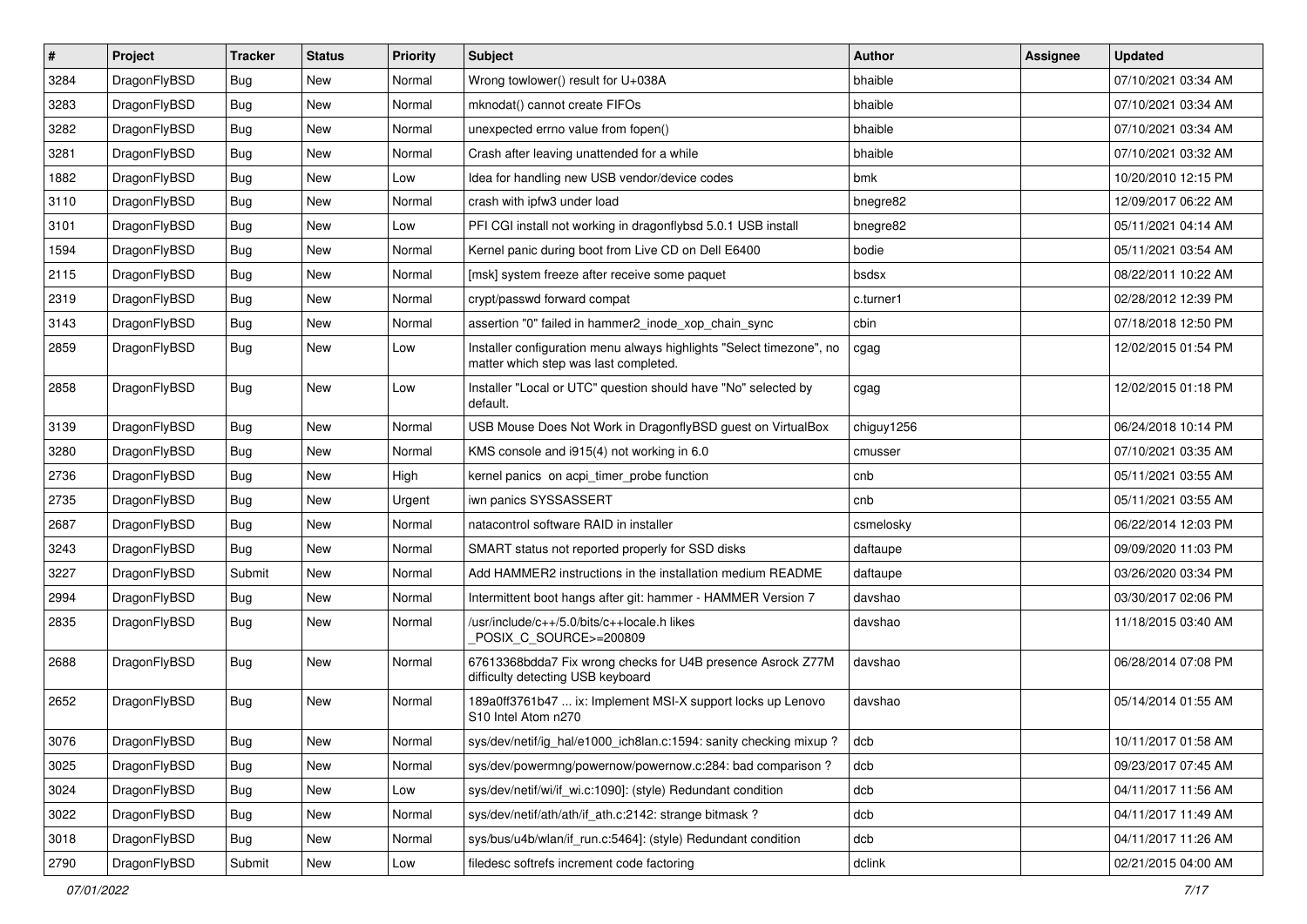| $\vert$ # | Project      | <b>Tracker</b> | <b>Status</b> | <b>Priority</b> | Subject                                                                                                    | Author        | Assignee | <b>Updated</b>      |
|-----------|--------------|----------------|---------------|-----------------|------------------------------------------------------------------------------------------------------------|---------------|----------|---------------------|
| 3147      | DragonFlyBSD | Submit         | New           | Normal          | Enable headless installation                                                                               | ddegroot      |          | 10/09/2018 01:25 PM |
| 2708      | DragonFlyBSD | Bug            | <b>New</b>    | Normal          | unable to send TCP nor UDP on age(4) interface                                                             | dermiste      |          | 05/11/2021 03:54 AM |
| 1774      | DragonFlyBSD | <b>Bug</b>     | <b>New</b>    | Normal          | New IP header cleanup branch available for testing                                                         | dillon        |          | 05/15/2022 10:59 AM |
| 3117      | DragonFlyBSD | Bug            | New           | Normal          | Problem with colours if "intel" video-driver used                                                          | dpostolov     |          | 01/07/2018 11:35 PM |
| 3116      | DragonFlyBSD | Bug            | New           | Normal          | da0 detects on very big volume if to _remove_ usb install stick and<br>reboot on Intel NUC5PPYH            | dpostolov     |          | 01/07/2018 09:40 PM |
| 1877      | DragonFlyBSD | Bug            | <b>New</b>    | Normal          | Freeze during 1st hammer cleanup after new install                                                         | elekktretterr |          | 05/15/2022 11:43 AM |
| 1634      | DragonFlyBSD | <b>Bug</b>     | New           | Normal          | panic: spin_lock: 0xe4ad1320, indefinitive wait!                                                           | elekktretterr |          | 01/19/2015 03:21 AM |
| 1463      | DragonFlyBSD | Bug            | <b>New</b>    | Normal          | Mountroot before drives are initialized                                                                    | elekktretterr |          | 12/07/2010 01:30 PM |
| 1194      | DragonFlyBSD | Bug            | <b>New</b>    | Normal          | SCSI errors while trying to copy photos from my camera                                                     | elekktretterr |          | 01/14/2015 04:39 PM |
| 2254      | DragonFlyBSD | Bug            | New           | Normal          | panic: assertion "ref < &td->td_toks_end" failed in lwkt_gettoken at<br>/usr/src/sys/kern/lwkt_token.c:588 | eocallaghan   |          | 12/05/2011 10:21 PM |
| 2164      | DragonFlyBSD | <b>Bug</b>     | <b>New</b>    | Normal          | panic on reboot from usb.                                                                                  | eocallaghan   |          | 10/27/2011 09:29 AM |
| 2161      | DragonFlyBSD | <b>Bug</b>     | New           | Normal          | Outdated xorg.conf file gets installed into etc and screws up mouse                                        | eocallaghan   |          | 10/27/2011 01:51 PM |
| 2158      | DragonFlyBSD | Bug            | <b>New</b>    | Normal          | iwn panics with assertion on boot.                                                                         | eocallaghan   |          | 10/24/2011 04:13 PM |
| 1947      | DragonFlyBSD | Bug            | New           | Low             | GA-880GM-UD2H (rev. 1.3) AHCI fails to detect disks at the end of<br>the RAID controller                   | eocallaghan   |          | 11/27/2021 08:46 AM |
| 2544      | DragonFlyBSD | Bug            | New           | Normal          | live DVD system boot (menu option 1) caused db> prompt on<br>PE1950                                        | estrabd       |          | 05/11/2021 03:54 AM |
| 3276      | DragonFlyBSD | Submit         | New           | Normal          | Add option controlling whether gpt expand expands the last partition<br>(needs testing)                    | falsifian     |          | 07/10/2021 03:35 AM |
| 2075      | DragonFlyBSD | <b>Bug</b>     | New           | Normal          | pflogd on x86 64                                                                                           | fanch         |          | 05/16/2011 04:04 PM |
| 2657      | DragonFlyBSD | Bug            | <b>New</b>    | High            | Needs acl to migrate our servers                                                                           | ferney        |          | 03/31/2014 11:37 AM |
| 2569      | DragonFlyBSD | <b>Bug</b>     | New           | Normal          | ctime NFS                                                                                                  | ferney        |          | 08/11/2013 04:35 AM |
| 1899      | DragonFlyBSD | Bug            | <b>New</b>    | Normal          | Keyboard doesn't work                                                                                      | fransm        |          | 05/15/2022 03:32 PM |
| 2803      | DragonFlyBSD | Bug            | <b>New</b>    | Normal          | HAMMER: Warning: UNDO area too small!                                                                      | ftigeot       |          | 03/11/2015 03:42 PM |
| 2674      | DragonFlyBSD | <b>Bug</b>     | New           | Normal          | <b>GPT Support</b>                                                                                         | ftigeot       |          | 12/28/2015 02:54 PM |
| 2619      | DragonFlyBSD | Bug            | <b>New</b>    | Normal          | DragonFly 3.6 can't be installed on a 6TB volume                                                           | ftigeot       |          | 02/23/2014 11:55 PM |
| 2535      | DragonFlyBSD | <b>Bug</b>     | New           | Normal          | Imap processes apparentlt blocked on disk I/O                                                              | ftigeot       |          | 04/02/2013 09:31 AM |
| 2403      | DragonFlyBSD | Bug            | New           | Low             | newfs -E doesn't handle /dev/serno device names properly                                                   | ftigeot       |          | 08/17/2012 05:07 AM |
| 2122      | DragonFlyBSD | Submit         | New           | Normal          | [Review] Fixes to the VFS layer                                                                            | ftigeot       |          | 05/31/2022 03:25 PM |
| 2051      | DragonFlyBSD | <b>Bug</b>     | New           | Normal          | No ipv6 lan route entry created on 2.10                                                                    | ftigeot       |          | 04/21/2011 10:37 AM |
| 1923      | DragonFlyBSD | <b>Bug</b>     | New           | Normal          | Abysmal NFS performance with IPv6                                                                          | ftigeot       |          | 12/05/2010 09:34 PM |
| 1826      | DragonFlyBSD | <b>Bug</b>     | New           | Normal          | panic during boot: assertion so->so_port  in tcp_input                                                     | ftigeot       |          | 05/15/2022 11:05 AM |
| 1818      | DragonFlyBSD | <b>Bug</b>     | New           | Normal          | panic: Bad tailq NEXT (kqueue issue ?)                                                                     | ftigeot       |          | 05/15/2022 11:40 AM |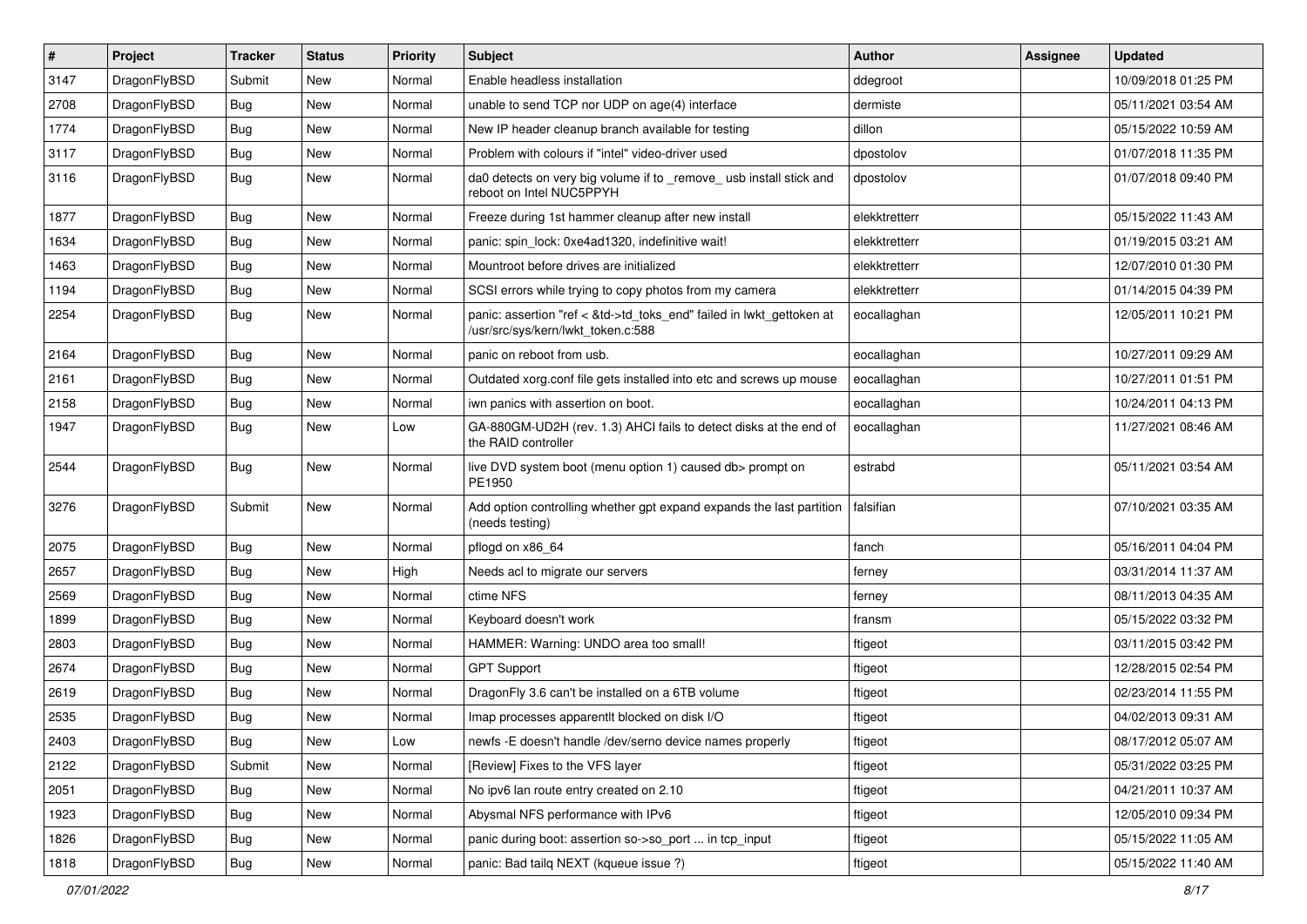| $\vert$ # | Project      | <b>Tracker</b> | <b>Status</b> | <b>Priority</b> | <b>Subject</b>                                                                                             | <b>Author</b>   | Assignee | <b>Updated</b>      |
|-----------|--------------|----------------|---------------|-----------------|------------------------------------------------------------------------------------------------------------|-----------------|----------|---------------------|
| 3165      | DragonFlyBSD | <b>Bug</b>     | <b>New</b>    | Normal          | Looping at boot time                                                                                       | gop             |          | 12/28/2018 01:04 PM |
| 2095      | DragonFlyBSD | Bug            | New           | Low             | Running installer post-install: Unsupported DFUI transport "                                               | greenrd         |          | 06/26/2011 09:20 AM |
| 2094      | DragonFlyBSD | Bug            | <b>New</b>    | Normal          | Segfault when gdb printing backtrace from core dump                                                        | greenrd         |          | 06/25/2011 04:14 PM |
| 1525      | DragonFlyBSD | Bug            | <b>New</b>    | Normal          | boehm-gc problems                                                                                          | hasso           |          | 10/13/2012 07:13 PM |
| 1313      | DragonFlyBSD | Bug            | <b>New</b>    | Low             | Signal code in kernel needs major overhaul (signal queues,<br>si code, si addr)                            | hasso           |          | 05/11/2021 04:00 AM |
| 2680      | DragonFlyBSD | <b>Bug</b>     | New           | Low             | boot0cfg update makes box unbootable                                                                       | herrgard        |          | 06/10/2014 06:02 AM |
| 2125      | DragonFlyBSD | Bug            | <b>New</b>    | Normal          | Weird garbage in dmesg                                                                                     | herrgard        |          | 08/30/2011 08:04 PM |
| 2045      | DragonFlyBSD | <b>Bug</b>     | <b>New</b>    | Normal          | ral(4): Fatal trap 12: page fault while in kernel mode (two panics)                                        | herrgard        |          | 11/03/2011 05:34 PM |
| 1982      | DragonFlyBSD | Bug            | <b>New</b>    | Low             | There is no linuxulator on x86-64                                                                          | herrgard        |          | 05/31/2022 02:25 PM |
| 3206      | DragonFlyBSD | Submit         | <b>New</b>    | Normal          | update psm/kbd to FreeBSD 12.0 code                                                                        | htse            |          | 10/05/2019 03:49 PM |
| 3201      | DragonFlyBSD | Submit         | <b>New</b>    | Normal          | Fixes make search display                                                                                  | htse            |          | 08/20/2021 04:02 PM |
| 3189      | DragonFlyBSD | <b>Bug</b>     | <b>New</b>    | Normal          | Allow DragonFly Mail Agent to accept an alternate config via<br>command line switch                        | iang            |          | 08/16/2021 12:42 AM |
| 3029      | DragonFlyBSD | Bug            | <b>New</b>    | Normal          | Running DflyBSD 4.8 on FreeBSD bhyve as a guest                                                            | iron            |          | 05/13/2022 04:33 AM |
| 2604      | DragonFlyBSD | <b>Bug</b>     | <b>New</b>    | Normal          | dell laptop does not boot with LATEST                                                                      | isenmann        |          | 11/20/2013 02:07 AM |
| 3134      | DragonFlyBSD | Bug            | <b>New</b>    | Normal          | RFC 3021 (/31 networks) appear to be unsupported                                                           | jailbird        |          | 05/16/2018 11:03 PM |
| 2369      | DragonFlyBSD | <b>Bug</b>     | <b>New</b>    | Normal          | panic: Bad link elm 0xffffffe07edf6068 next->prev != elm                                                   | jaydg           |          | 08/15/2012 03:04 AM |
| 2308      | DragonFlyBSD | <b>Bug</b>     | <b>New</b>    | Normal          | System freeze when unloading snd hda                                                                       | jaydg           |          | 02/19/2012 07:15 AM |
| 2890      | DragonFlyBSD | <b>Bug</b>     | <b>New</b>    | Normal          | not able to boot usb installer on Toshiba Chromebook 2                                                     | johnnywhishbone |          | 02/22/2016 03:42 AM |
| 2712      | DragonFlyBSD | Bug            | <b>New</b>    | Normal          | connect(2) returns EINVAL when retrying after ECONNREFUSED                                                 | jorisgio        |          | 08/14/2014 05:31 PM |
| 2568      | DragonFlyBSD | <b>Bug</b>     | <b>New</b>    | Normal          | AHCI panic                                                                                                 | josepht         |          | 06/07/2013 05:52 PM |
| 2245      | DragonFlyBSD | Bug            | New           | Normal          | panic: assertion "ref < &td->td toks end" failed in lwkt gettoken at<br>/usr/src/sys/kern/lwkt_token.c:588 | juanfra684      |          | 11/22/2011 07:41 PM |
| 2153      | DragonFlyBSD | Bug            | <b>New</b>    | Normal          | Too many unuseful warnings at boot                                                                         | juanfra684      |          | 10/18/2011 10:16 PM |
| 3228      | DragonFlyBSD | <b>Bug</b>     | <b>New</b>    | Low             | pfi_kif_unref: state refcount <= 0 in dmesg                                                                | justin          |          | 03/05/2021 06:39 AM |
| 2444      | DragonFlyBSD | Bug            | <b>New</b>    | Normal          | Crash during Hammer overnight cleanup                                                                      | justin          |          | 11/04/2012 07:58 AM |
| 2645      | DragonFlyBSD | <b>Bug</b>     | <b>New</b>    | Normal          | panic with dsched fq and ioprio                                                                            | jyoung15        |          | 02/20/2014 07:29 AM |
| 2529      | DragonFlyBSD | <b>Bug</b>     | New           | Low             | Sundance network adapter is not detected and attached                                                      | kworr           |          | 03/25/2013 02:29 AM |
| 2421      | DragonFlyBSD | Bug            | <b>New</b>    | High            | Kernel panic: vm fault: page 0xc0f70000 not busy!                                                          | lentferj        |          | 10/03/2012 08:16 AM |
| 1939      | DragonFlyBSD | Bug            | <b>New</b>    | Normal          | Panic on nightly build and stress test box                                                                 | lentferi        |          | 12/18/2010 08:41 AM |
| 1916      | DragonFlyBSD | Bug            | New           | Normal          | Constant crashes on x86 64 with UFS                                                                        | lentferj        |          | 11/21/2010 07:40 PM |
| 2892      | DragonFlyBSD | <b>Bug</b>     | <b>New</b>    | Normal          | swap pager:indefinite wait bufferf error                                                                   | <b>Ihmwzy</b>   |          | 02/21/2016 10:32 PM |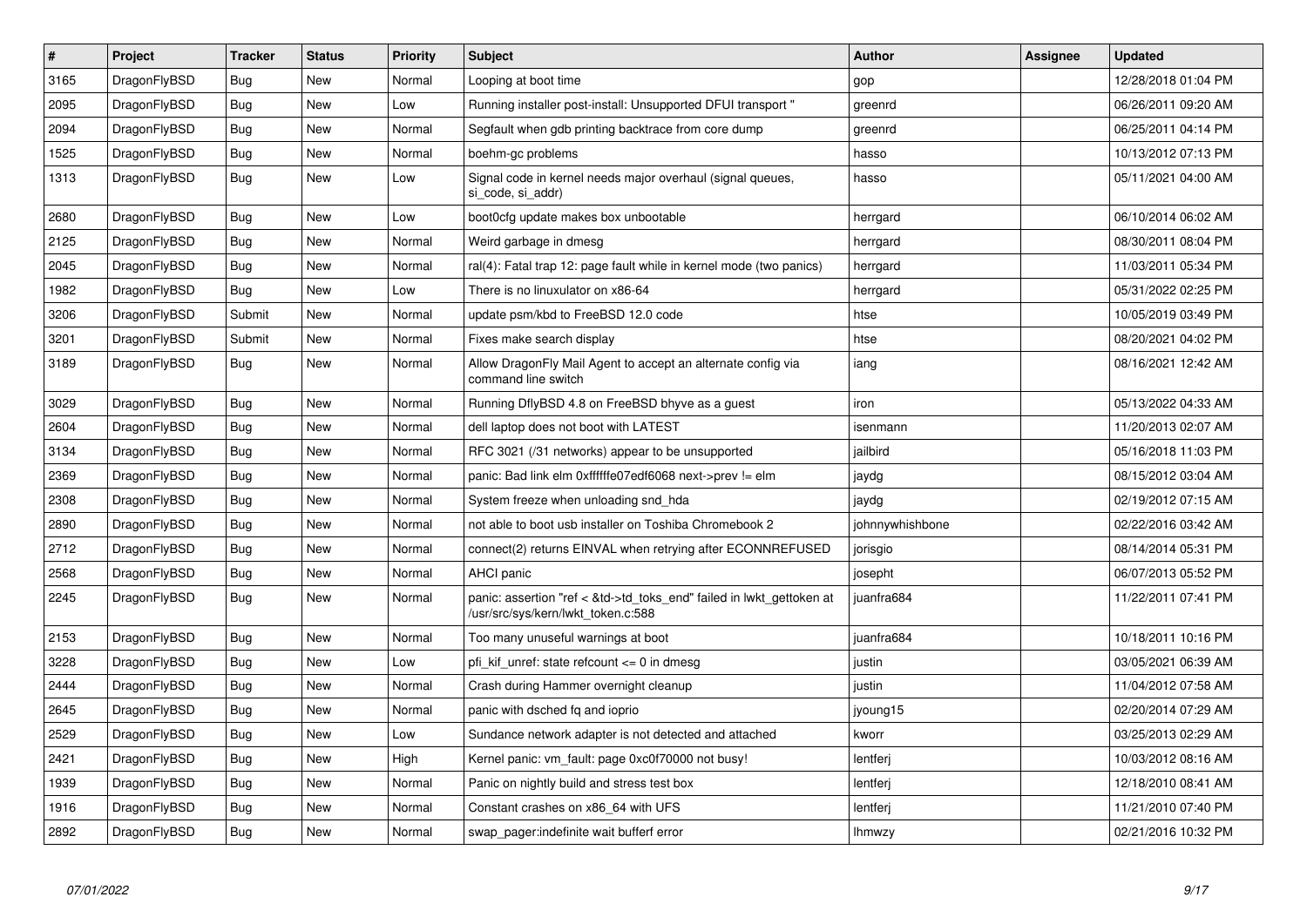| #    | Project      | <b>Tracker</b> | <b>Status</b> | <b>Priority</b> | Subject                                                                                                 | <b>Author</b>          | Assignee | <b>Updated</b>      |
|------|--------------|----------------|---------------|-----------------|---------------------------------------------------------------------------------------------------------|------------------------|----------|---------------------|
| 2917 | DragonFlyBSD | Bug            | New           | Normal          | da8: reading primary partition table: error accessing offset<br>000000000000 for 512                    | liweitianux            |          | 05/11/2021 08:43 PM |
| 2565 | DragonFlyBSD | <b>Bug</b>     | <b>New</b>    | Normal          | "ifconfig ix0 up" panic                                                                                 | Itpig402a              |          | 06/03/2013 05:46 AM |
| 2434 | DragonFlyBSD | <b>Bug</b>     | <b>New</b>    | Normal          | BTX Halted - Boot fails on USB/GUI                                                                      | lucmv                  |          | 10/17/2012 08:12 PM |
| 2808 | DragonFlyBSD | <b>Bug</b>     | <b>New</b>    | Normal          | X freeze by switching between X and VT - results in black screen                                        | lukesky333             |          | 05/11/2021 03:55 AM |
| 2531 | DragonFlyBSD | <b>Bug</b>     | <b>New</b>    | Normal          | camcontrol fails to disable APM                                                                         | m.lombardi85           |          | 03/23/2013 12:28 PM |
| 2167 | DragonFlyBSD | Bug            | <b>New</b>    | Normal          | shutdown/reboot fails after uptime msg                                                                  | marino                 |          | 11/28/2011 03:01 AM |
| 3035 | DragonFlyBSD | Bug            | <b>New</b>    | Normal          | panic: assertion "cpu >= 0 && cpu < ncpus" failed in netisr_cpuport<br>at /usr/src/sys/net/netisr2.h:87 | masu                   |          | 05/11/2017 01:24 AM |
| 2809 | DragonFlyBSD | Bug            | <b>New</b>    | Normal          | hammer mirror-stream                                                                                    | masu                   |          | 04/10/2015 12:33 AM |
| 2067 | DragonFlyBSD | <b>Bug</b>     | <b>New</b>    | Normal          | sound/pcm: "play interrupt timeout, channel dead"                                                       | matthiasr              |          | 05/11/2021 03:55 AM |
| 2598 | DragonFlyBSD | Bug            | <b>New</b>    | Normal          | i386 via USB Booting                                                                                    | mbzadegan              |          | 10/21/2013 02:28 AM |
| 3235 | DragonFlyBSD | <b>Bug</b>     | <b>New</b>    | Normal          | Kernel panic in devfs vnops.c                                                                           | mneumann               |          | 04/28/2020 07:00 AM |
| 3222 | DragonFlyBSD | <b>Bug</b>     | New           | Normal          | gcc - undefined reference to '__atomic_load' (missing libatomic?)                                       | mneumann               |          | 02/08/2020 02:45 AM |
| 2972 | DragonFlyBSD | Bug            | <b>New</b>    | Normal          | ipfw3 "deny to me" does not work correctly                                                              | mneumann               |          | 12/27/2016 12:11 PM |
| 2881 | DragonFlyBSD | <b>Bug</b>     | <b>New</b>    | Normal          | Pulseaudio hangs/resets system when starting X11                                                        | mneumann               |          | 01/09/2016 03:08 AM |
| 2788 | DragonFlyBSD | <b>Bug</b>     | New           | Normal          | ioctl GSLICEINFO: Not working for vnode slice                                                           | mneumann               |          | 02/12/2015 07:49 AM |
| 3218 | DragonFlyBSD | Bug            | <b>New</b>    | Normal          | Kernel panics are not sent to comconsole when booted over EFI                                           | mqudsi                 |          | 12/02/2019 08:52 PM |
| 2104 | DragonFlyBSD | Bug            | <b>New</b>    | Normal          | network configuration seg. fault on install CD                                                          | navratil               |          | 07/26/2011 07:55 AM |
| 2098 | DragonFlyBSD | Submit         | New           | Normal          | [PATCH] correct ath man page example<br>(/usr/src/share/man/man4/ath.4)                                 | nobody                 |          | 11/15/2011 12:27 AM |
| 3215 | DragonFlyBSD | Bug            | <b>New</b>    | Normal          | Hang in tcdrain(3) after write(3)                                                                       | noloader               |          | 11/25/2019 03:08 PM |
| 2622 | DragonFlyBSD | Bug            | <b>New</b>    | Normal          | VAIO FIT15E fn keys support                                                                             | nonsolosoft            |          | 12/31/2013 01:31 AM |
| 2621 | DragonFlyBSD | <b>Bug</b>     | <b>New</b>    | Normal          | core dump using cdrom                                                                                   | nonsolosoft            |          | 12/27/2013 12:43 AM |
| 2412 | DragonFlyBSD | Bug            | <b>New</b>    | Normal          | wlan0 fails to get address via dhclient                                                                 | nonsolosoft            |          | 08/30/2012 05:55 AM |
| 2182 | DragonFlyBSD | <b>Bug</b>     | <b>New</b>    | Normal          | if msk PHY FIFO underrun/overflow                                                                       | nonsolosoft            |          | 09/03/2012 06:39 AM |
| 1193 | DragonFlyBSD | <b>Bug</b>     | <b>New</b>    | Normal          | kernel doesn't recognize cdrom drive                                                                    | nonsolosoft            |          | 01/25/2014 09:11 PM |
| 3052 | DragonFlyBSD | Bug            | <b>New</b>    | Normal          | panic DragonFly v4.8.1-RELEASE by mounting a malformed NTFS<br>image [64.000]                           | open.source@ribose.com |          | 08/14/2017 03:22 AM |
| 3051 | DragonFlyBSD | Bug            | New           | Normal          | panic DragonFly v4.8.1-RELEASE by mounting a malformed NTFS<br>image [12.000]                           | open.source@ribose.com |          | 08/14/2017 03:20 AM |
| 3049 | DragonFlyBSD | Bug            | New           | Normal          | panic DragonFly v4.8.1-RELEASE by mounting a malformed<br>msdosfs image [12.128]                        | open.source@ribose.com |          | 08/14/2017 02:53 AM |
| 2802 | DragonFlyBSD | <b>Bug</b>     | New           | Normal          | USB Wifi urtwn0 crash from cd boot                                                                      | opvalues               |          | 03/10/2015 01:07 AM |
| 2799 | DragonFlyBSD | Bug            | New           | Normal          | Fatal trap 12 caused by moused(8) -p /dev/cual0                                                         | opvalues               |          | 03/04/2015 11:01 PM |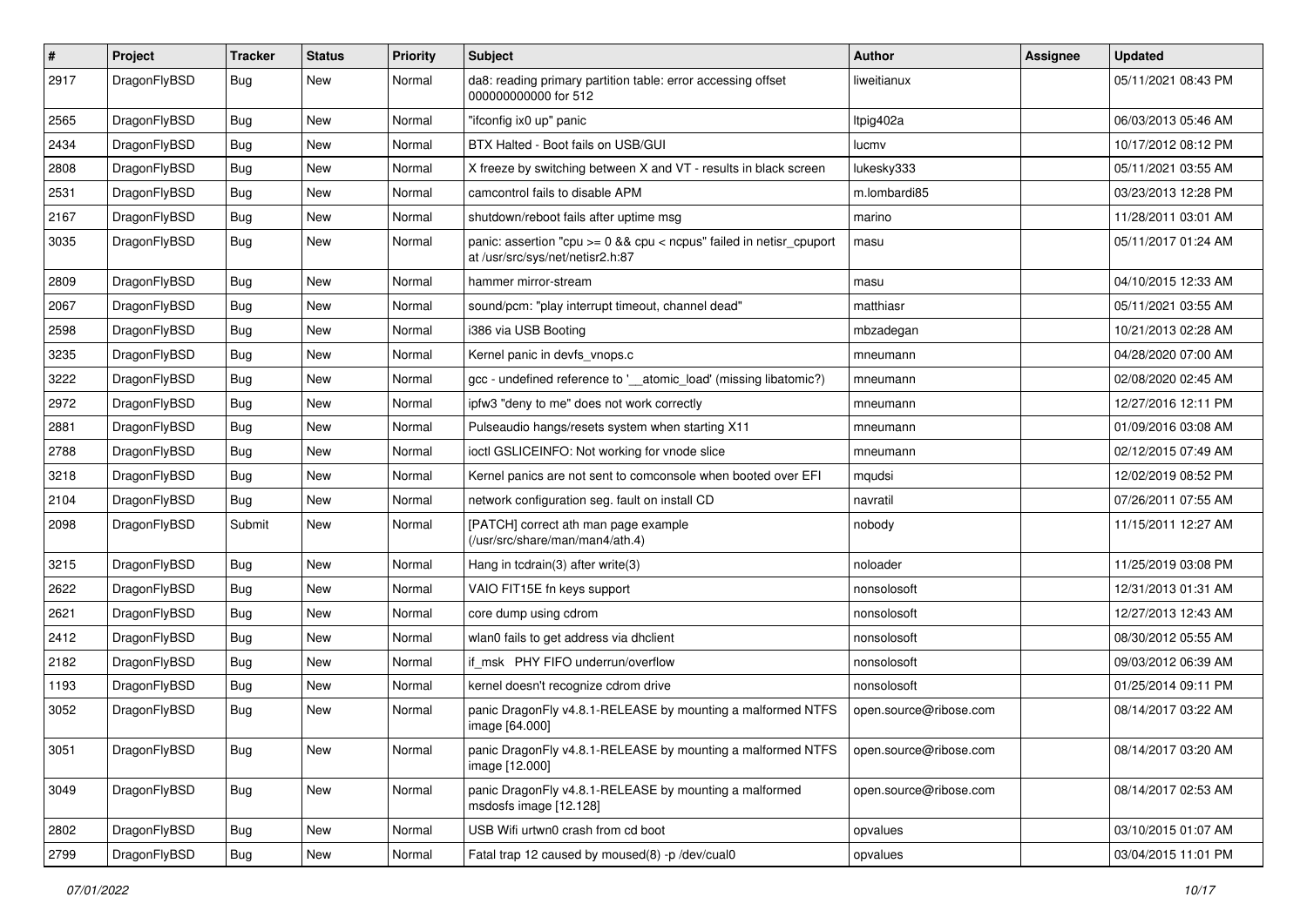| $\sharp$ | Project      | <b>Tracker</b> | <b>Status</b> | <b>Priority</b> | Subject                                                                                                        | <b>Author</b> | <b>Assignee</b> | <b>Updated</b>      |
|----------|--------------|----------------|---------------|-----------------|----------------------------------------------------------------------------------------------------------------|---------------|-----------------|---------------------|
| 3107     | DragonFlyBSD | Bug            | <b>New</b>    | Low             | ACPI interrupt storm when loading i915 on Lenovo T460                                                          | oyvinht       |                 | 07/15/2020 07:01 AM |
| 2874     | DragonFlyBSD | Bug            | <b>New</b>    | Normal          | make world DESTDIR=/emptydir fails                                                                             | pascii        |                 | 12/25/2015 07:04 AM |
| 2117     | DragonFlyBSD | <b>Bug</b>     | New           | High            | ACPI and/or bce(4) problem with 2.11.0.673.g0d557 on HP DL380<br>G6                                            | pauska        |                 | 08/22/2011 10:15 AM |
| 2898     | DragonFlyBSD | Bug            | New           | Normal          | <b>HAMMER</b> panic                                                                                            | pavalos       |                 | 11/03/2018 07:05 AM |
| 2526     | DragonFlyBSD | Bug            | New           | Normal          | hammer cleanup doesn't run on first day of DST                                                                 | pavalos       |                 | 10/18/2016 05:28 PM |
| 2248     | DragonFlyBSD | Bug            | <b>New</b>    | Normal          | sysctl panic                                                                                                   | pavalos       |                 | 11/23/2011 06:23 PM |
| 2199     | DragonFlyBSD | <b>Bug</b>     | <b>New</b>    | Normal          | screen segfaults if utmpx isn't present                                                                        | pavalos       |                 | 11/15/2011 10:52 PM |
| 2099     | DragonFlyBSD | Bug            | New           | Normal          | page fault panic in vm system                                                                                  | pavalos       |                 | 07/10/2011 08:51 AM |
| 2048     | DragonFlyBSD | Bug            | <b>New</b>    | Normal          | panic: ffs_sync: rofs mod                                                                                      | pavalos       |                 | 04/12/2011 05:45 AM |
| 2008     | DragonFlyBSD | <b>Bug</b>     | New           | Normal          | lwkt_setcpu_remote: td->td_flags 00800621 console flood                                                        | pavalos       |                 | 03/06/2011 09:37 PM |
| 1949     | DragonFlyBSD | Bug            | New           | Normal          | iwn panic                                                                                                      | pavalos       |                 | 01/30/2011 03:21 AM |
| 599      | DragonFlyBSD | <b>Bug</b>     | <b>New</b>    | Urgent          | 1.9.0 reproducable panic                                                                                       | pavalos       |                 | 12/22/2010 01:08 AM |
| 3226     | DragonFlyBSD | <b>Bug</b>     | New           | Normal          | Xorg freezes in vm: thread stuck in "objtrm1"                                                                  | peeter        |                 | 04/08/2020 02:10 AM |
| 2970     | DragonFlyBSD | Bug            | New           | Normal          | kernel 4.7: "Is -I" causes panic on UDF filesystem: "bgetvp -<br>overlapping buffer"                           | peeter        |                 | 12/21/2016 02:46 AM |
| 1943     | DragonFlyBSD | Bug            | New           | Normal          | hammer assertion panic                                                                                         | peter         |                 | 12/27/2010 12:45 AM |
| 1990     | DragonFlyBSD | Bug            | <b>New</b>    | Normal          | /mnt too large to mount                                                                                        | peur.neu      |                 | 02/16/2011 11:24 PM |
| 1951     | DragonFlyBSD | <b>Bug</b>     | <b>New</b>    | Normal          | dma_timeouts at phyaddr on a good hdd                                                                          | peur.neu      |                 | 01/04/2011 07:12 AM |
| 3247     | DragonFlyBSD | Bug            | New           | Normal          | Kernel panic doing nothing much                                                                                | phma          |                 | 09/12/2020 11:40 PM |
| 2816     | DragonFlyBSD | <b>Bug</b>     | <b>New</b>    | Normal          | A multitasking process being debugged can get stuck                                                            | phma          |                 | 05/19/2015 03:57 AM |
| 2611     | DragonFlyBSD | <b>Bug</b>     | New           | Normal          | Change in IP address results in network not working                                                            | phma          |                 | 12/05/2013 07:55 PM |
| 2557     | DragonFlyBSD | Bug            | New           | Normal          | stock 3.4.1 kernel halts during booting if dm and dm_target_crypt<br>are loaded and RAID controller is present | phma          |                 | 05/12/2013 10:38 PM |
| 2552     | DragonFlyBSD | Bug            | New           | Low             | hammer recovery should indicate progress                                                                       | phma          |                 | 05/03/2013 12:13 AM |
| 2547     | DragonFlyBSD | Bug            | New           | High            | crashed while doing a dry run of pkg rolling-replace                                                           | phma          |                 | 04/18/2013 10:40 PM |
| 2389     | DragonFlyBSD | Bug            | <b>New</b>    | Normal          | computer crashed while listing processes                                                                       | phma          |                 | 06/18/2012 02:49 PM |
| 2387     | DragonFlyBSD | Bug            | New           | Normal          | hammer ignores -t during dedup                                                                                 | phma          |                 | 06/17/2012 12:30 PM |
| 2331     | DragonFlyBSD | i Bug          | New           | Normal          | reading mouse mode from unopen file descriptor hangs mouse<br>driver                                           | phma          |                 | 03/14/2012 09:43 AM |
| 2311     | DragonFlyBSD | <b>Bug</b>     | <b>New</b>    | Normal          | Xorg crash having something to do with drm                                                                     | phma          |                 | 02/22/2012 09:59 AM |
| 2306     | DragonFlyBSD | <b>Bug</b>     | New           | Normal          | a crash starts the kernel debugger in text mode, but just reboots in $X \mid p h$ phma                         |               |                 | 02/11/2012 08:02 PM |
| 1559     | DragonFlyBSD | <b>Bug</b>     | <b>New</b>    | Normal          | kernel trap                                                                                                    | phma          |                 | 11/27/2021 08:43 AM |
| 3302     | DragonFlyBSD | <b>Bug</b>     | New           | Normal          | Will not boot on System76 Lemur Pro (lemp10)                                                                   | piecuch       |                 | 11/03/2021 10:21 AM |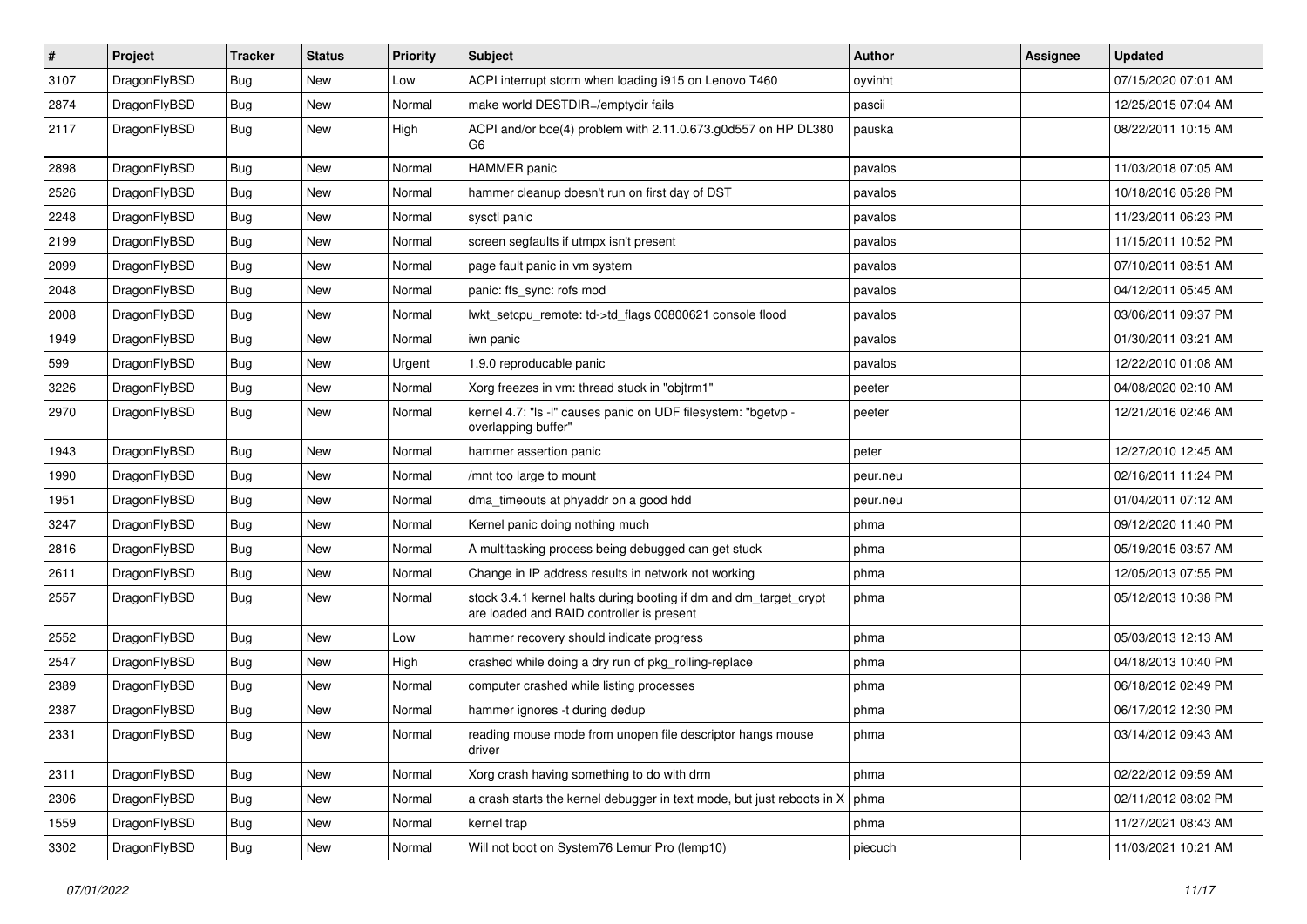| $\vert$ # | Project      | <b>Tracker</b> | <b>Status</b> | <b>Priority</b> | <b>Subject</b>                                                                                                                                                                                    | Author       | Assignee | <b>Updated</b>      |
|-----------|--------------|----------------|---------------|-----------------|---------------------------------------------------------------------------------------------------------------------------------------------------------------------------------------------------|--------------|----------|---------------------|
| 3298      | DragonFlyBSD | Bug            | New           | Normal          | Running "w" and having logged in via XDM through VNC, "w" prints<br>an extra error message                                                                                                        | piecuch      |          | 10/25/2021 09:16 AM |
| 3239      | DragonFlyBSD | <b>Bug</b>     | <b>New</b>    | Normal          | unable to SIGKILL glitched emacs                                                                                                                                                                  | piecuch      |          | 05/26/2020 03:30 AM |
| 3238      | DragonFlyBSD | Bug            | New           | Normal          | race conditions when printing from vkernel console                                                                                                                                                | piecuch      |          | 05/19/2020 02:50 PM |
| 3245      | DragonFlyBSD | <b>Bug</b>     | New           | Normal          | panic: free: guard1x fail, i915 load from loader.conf                                                                                                                                             | polachok     |          | 08/21/2020 10:36 AM |
| 1942      | DragonFlyBSD | <b>Bug</b>     | New           | Normal          | locking against myself in getcacheblk()?                                                                                                                                                          | qhwt.dfly    |          | 05/31/2022 02:15 PM |
| 1917      | DragonFlyBSD | Bug            | New           | Normal          | panic: assertion: (RB_EMPTY(&ip->rec_tree) && (ip->flags &<br>HAMMER_INODE_XDIRTY) == 0)    (!RB_EMPTY(&ip->rec_tree)<br>&& (ip->flags & HAMMER_INODE_XDIRTY) != 0) in<br>hammer_flush_inode_done | qhwt.dfly    |          | 11/24/2010 03:23 AM |
| 2371      | DragonFlyBSD | <b>Bug</b>     | New           | Normal          | Timezone problem with America/Sao_Paulo                                                                                                                                                           | raitech      |          | 05/17/2012 01:42 PM |
| 3313      | DragonFlyBSD | Bug            | New           | Normal          | Can't boot from my live USB at all. The kernel loading process<br>hangs.                                                                                                                          | rempas       |          | 06/03/2022 12:16 AM |
| 2675      | DragonFlyBSD | Bug            | <b>New</b>    | Low             | Ultimate N WiFi Link 5300 get iwn_intr: fatal firmware error on 5GHz                                                                                                                              | revuwa       |          | 05/11/2021 04:07 AM |
| 1836      | DragonFlyBSD | Bug            | New           | Normal          | Incorrect TCP checksum show up in tcpdump                                                                                                                                                         | robgar1      |          | 05/15/2022 11:22 AM |
| 2430      | DragonFlyBSD | Bug            | <b>New</b>    | Normal          | Alternate Password Hash method                                                                                                                                                                    | robin.carey1 |          | 10/07/2012 06:28 AM |
| 2138      | DragonFlyBSD | <b>Bug</b>     | New           | Normal          | > 100% CPU usage                                                                                                                                                                                  | robin.carey1 |          | 09/26/2011 12:20 PM |
| 2626      | DragonFlyBSD | Bug            | New           | Normal          | iwn driver drops with error: "firmware error 'iwn_intr: fatal firmware<br>error""                                                                                                                 | rodyaj       |          | 01/09/2014 05:50 AM |
| 2738      | DragonFlyBSD | <b>Bug</b>     | <b>New</b>    | Normal          | Hammer: Strange behavior when trying to recover old version of<br>moved file                                                                                                                      | roland       |          | 11/20/2014 08:02 AM |
| 3141      | DragonFlyBSD | Bug            | <b>New</b>    | Normal          | dhclient blocks boot process                                                                                                                                                                      | rowo         |          | 12/16/2018 11:01 AM |
| 2887      | DragonFlyBSD | Bug            | New           | Low             | Missing extattr_namespace_to_string and<br>extattr_string_to_namespace functions                                                                                                                  | rubenk       |          | 02/06/2016 05:09 AM |
| 2423      | DragonFlyBSD | <b>Bug</b>     | <b>New</b>    | Urgent          | After multiple panics/locks, hitting KKASSERT in<br>hammer init cursor                                                                                                                            | rumcic       |          | 09/18/2012 02:28 AM |
| 2080      | DragonFlyBSD | Bug            | <b>New</b>    | Normal          | panic: lockmgr thrd_sleep: called from interrupt, ipi, or hard code<br>section                                                                                                                    | rumcic       |          | 05/30/2011 05:06 PM |
| 2072      | DragonFlyBSD | Bug            | <b>New</b>    | Normal          | Fatal trap 12: stopped at lwkt_send_ipiq3                                                                                                                                                         | rumcic       |          | 05/17/2011 04:12 AM |
| 1975      | DragonFlyBSD | <b>Bug</b>     | New           | Normal          | Applications seg fault in select() and poll()                                                                                                                                                     | rumcic       |          | 05/31/2022 02:58 PM |
| 1874      | DragonFlyBSD | Bug            | New           | Normal          | mpd listening on all IPs, accepting only on one                                                                                                                                                   | rumcic       |          | 05/08/2011 01:01 PM |
| 1873      | DragonFlyBSD | Bug            | New           | Normal          | Panic upon usb mouse detach and reattaching                                                                                                                                                       | rumcic       |          | 02/01/2011 09:53 AM |
| 1192      | DragonFlyBSD | Submit         | New           | Normal          | KKASSERTs in sys/kern/uipc_{msg,socket}.c are too strict                                                                                                                                          | rumcic       |          | 05/11/2021 04:07 AM |
| 2316      | DragonFlyBSD | Bug            | New           | Normal          | Ungraceful invalid password handling for adding a new user in the<br>installer                                                                                                                    | rune         |          | 04/27/2012 11:23 PM |
| 3047      | DragonFlyBSD | Bug            | New           | Normal          | HAMMER critical write error                                                                                                                                                                       | samuel       |          | 06/19/2019 09:50 AM |
| 2123      | DragonFlyBSD | Bug            | New           | Normal          | hammer is losing files                                                                                                                                                                            | schmir       |          | 08/30/2011 07:56 PM |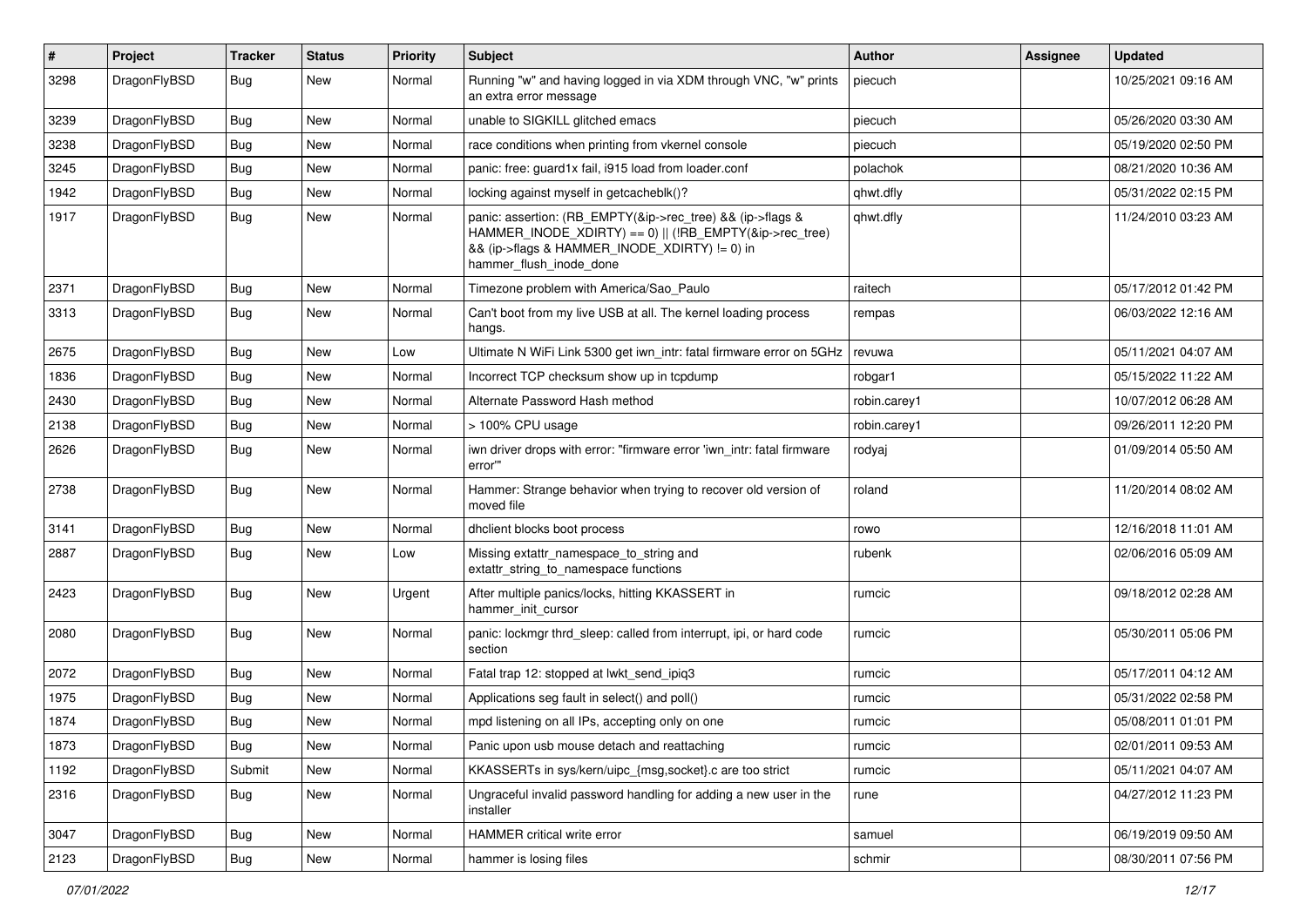| $\sharp$ | Project      | <b>Tracker</b> | <b>Status</b> | <b>Priority</b> | Subject                                                                              | <b>Author</b> | Assignee | <b>Updated</b>      |
|----------|--------------|----------------|---------------|-----------------|--------------------------------------------------------------------------------------|---------------|----------|---------------------|
| 2042     | DragonFlyBSD | Bug            | <b>New</b>    | Normal          | kernel panic, when run boot0cfg                                                      | sepherosa     |          | 05/31/2022 03:01 PM |
| 1944     | DragonFlyBSD | <b>Bug</b>     | New           | Normal          | panic: backing_object 0xdea7b258 was somehow re-referenced<br>during collapse!       | sepherosa     |          | 12/27/2010 02:06 AM |
| 2933     | DragonFlyBSD | Submit         | <b>New</b>    | Normal          | Remove unix domain socket support from cat(1)                                        | sevan         |          | 08/01/2016 08:10 PM |
| 2924     | DragonFlyBSD | Bug            | <b>New</b>    | Normal          | cat -v fails to tag characters in extended table with M- prefix with<br>some locales | sevan         |          | 07/11/2016 07:18 AM |
| 2124     | DragonFlyBSD | Bug            | <b>New</b>    | Normal          | getty repeating too quickly on port /dev/ttyv0                                       | sgeorge.ml    |          | 09/01/2011 04:28 AM |
| 2891     | DragonFlyBSD | Bug            | New           | Normal          | Kernel panic in IEEE802.11 related code                                              | shamaz        |          | 05/29/2016 05:49 PM |
| 2863     | DragonFlyBSD | Bug            | New           | Normal          | HAMMER synch tid is zero                                                             | shamaz        |          | 12/12/2015 11:24 PM |
| 2820     | DragonFlyBSD | Bug            | <b>New</b>    | Normal          | TP-Link USB Wi-Fi adapter cannot be reattached to the system                         | shamaz        |          | 05/22/2015 09:45 PM |
| 1961     | DragonFlyBSD | Bug            | New           | Normal          | Can't create dump from DDB                                                           | shamaz        |          | 01/29/2011 09:02 PM |
| 1935     | DragonFlyBSD | Bug            | <b>New</b>    | Normal          | mouse does not work after switching between x and console                            | shamaz        |          | 12/13/2010 10:06 AM |
| 1884     | DragonFlyBSD | Bug            | <b>New</b>    | Normal          | System completely freezes while listening music (devbuf: malloc<br>limit exceeded)   | shamaz        |          | 01/24/2011 05:00 PM |
| 2141     | DragonFlyBSD | Bug            | <b>New</b>    | Urgent          | loader and/or documentation broken                                                   | sjg           |          | 01/20/2012 10:51 AM |
| 2061     | DragonFlyBSD | Bug            | New           | Normal          | USB keyboard boot panic                                                              | sjg           |          | 05/04/2012 12:20 AM |
| 1786     | DragonFlyBSD | Bug            | New           | Normal          | Calling NULL function pointer initiates panic loop                                   | sjg           |          | 10/11/2010 05:28 PM |
| 2936     | DragonFlyBSD | Bug            | New           | Normal          | loader.efi crashes while loading kernel                                              | spaceille     |          | 08/20/2016 06:17 AM |
| 2587     | DragonFlyBSD | Bug            | New           | Normal          | SATA DVD writer not detected by DragonFly                                            | srussell      |          | 09/04/2020 08:55 AM |
| 2586     | DragonFlyBSD | Bug            | <b>New</b>    | Normal          | pf: "modulate" state seems problematic                                               | srussell      |          | 09/25/2013 07:36 PM |
| 2077     | DragonFlyBSD | <b>Bug</b>     | <b>New</b>    | Normal          | USB devices conflicting                                                              | srussell      |          | 05/17/2011 05:12 PM |
| 3129     | DragonFlyBSD | Bug            | New           | High            | Kernel panic with 5.2.0 on A2SDi-4C-HLN4F                                            | stateless     |          | 04/24/2018 12:50 AM |
| 2055     | DragonFlyBSD | Bug            | <b>New</b>    | Normal          | $ssh + IPV6 + bridge \Rightarrow connection freezes$                                 | steve         |          | 04/24/2011 07:13 PM |
| 2004     | DragonFlyBSD | Bug            | New           | Normal          | LWKT WAIT IPIQ panic                                                                 | steve         |          | 03/08/2011 05:46 PM |
| 2020     | DragonFlyBSD | Bug            | New           | Low             | Port brcm80211 driver from Linux to DragonFly BSD                                    | studer        |          | 03/05/2011 10:54 PM |
| 2082     | DragonFlyBSD | <b>Bug</b>     | New           | Normal          | dfbsd 2.10.1 amd64 - mc port build error with 'bmake bin-install'                    | sun-doctor    |          | 05/25/2011 07:18 PM |
| 2509     | DragonFlyBSD | <b>Bug</b>     | <b>New</b>    | Normal          | Redefinition of DIRBLKSIZ in restore(8)                                              | swildner      |          | 06/04/2022 04:40 AM |
| 1913     | DragonFlyBSD | Bug            | New           | Normal          | panic: assertion: ip->flush_state != HAMMER_FST_FLUSH in<br>hammer_flush_inode_core  | swildner      |          | 11/20/2010 05:27 PM |
| 1907     | DragonFlyBSD | <b>Bug</b>     | New           | Normal          | Hammer crash in hammer flusher flush()                                               | swildner      |          | 11/11/2010 05:07 AM |
| 3217     | DragonFlyBSD | <b>Bug</b>     | <b>New</b>    | Normal          | rescue tools: make install fails if rescue folder doesn't exist                      | t_dfbsd       |          | 11/27/2019 08:16 PM |
| 2915     | DragonFlyBSD | <b>Bug</b>     | New           | High            | Hammer mirror-copy problem                                                           | t dfbsd       |          | 08/25/2016 05:28 AM |
| 3135     | DragonFlyBSD | Submit         | New           | Normal          | Add EVFILT RECV and EVFILT SEND                                                      | tautolog      |          | 05/25/2018 09:59 PM |
| 3036     | DragonFlyBSD | <b>Bug</b>     | New           | Normal          | panic in icmp_redirect_start() ASSERT_IN_NETISR(0)                                   | tautolog      |          | 05/11/2017 07:27 PM |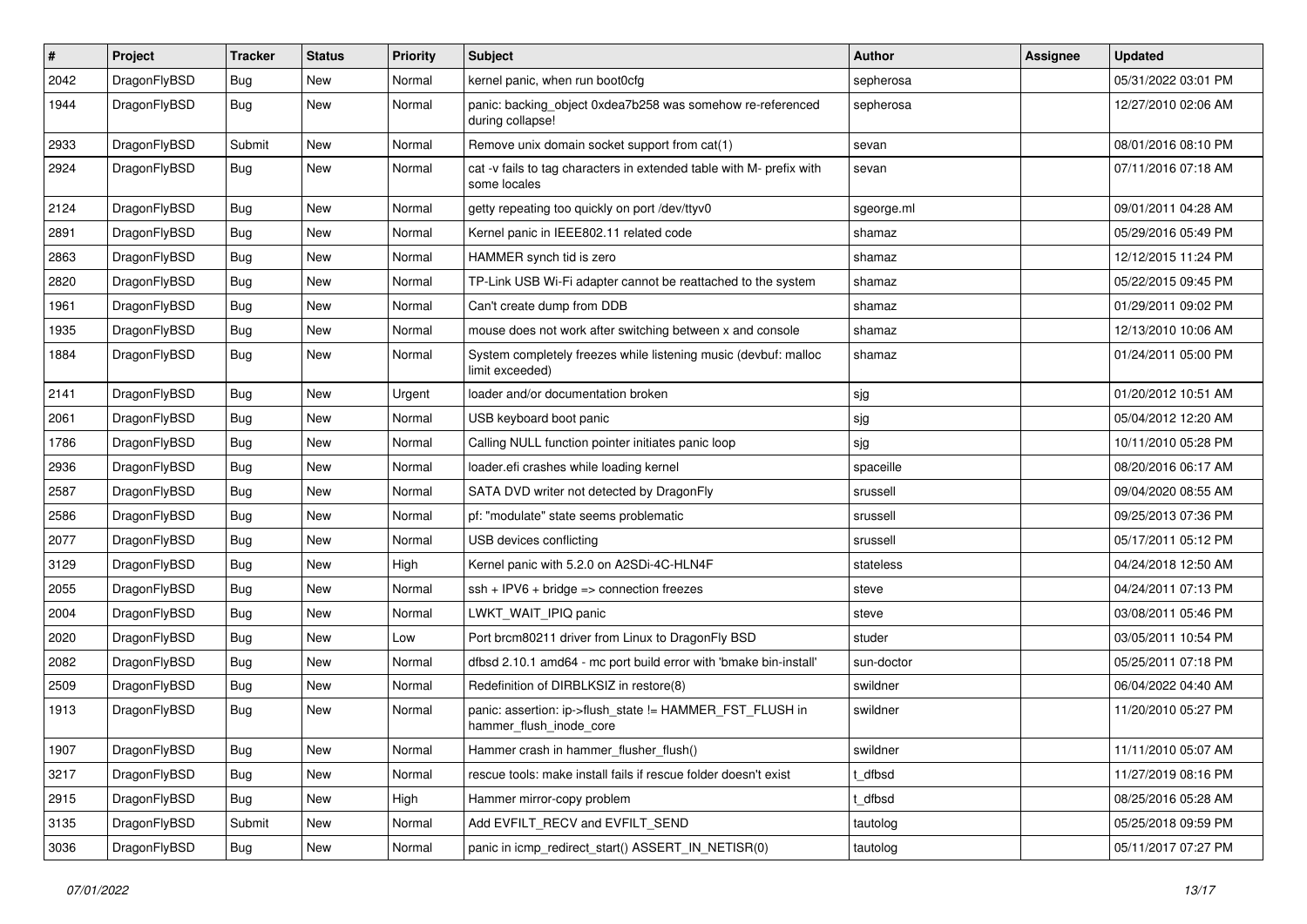| #    | Project      | <b>Tracker</b> | <b>Status</b> | <b>Priority</b> | Subject                                                                                                  | <b>Author</b>     | <b>Assignee</b> | <b>Updated</b>      |
|------|--------------|----------------|---------------|-----------------|----------------------------------------------------------------------------------------------------------|-------------------|-----------------|---------------------|
| 2921 | DragonFlyBSD | Submit         | <b>New</b>    | Normal          | Allow moused to accept userland mouse events                                                             | tautolog          |                 | 05/11/2021 04:08 AM |
| 2609 | DragonFlyBSD | Bug            | New           | Normal          | master: panic: assertion<br>"LWKT_TOKEN_HELD_ANY(vm_object_token(object))" failed in<br>swp_pager_lookup | thomas.nikolajsen |                 | 11/28/2013 11:36 AM |
| 2436 | DragonFlyBSD | <b>Bug</b>     | New           | Normal          | panic: assertion "lp->lwp_qcpu == dd->cpuid" failed in<br>dfly_acquire_curproc                           | thomas.nikolajsen |                 | 01/23/2013 11:07 AM |
| 1984 | DragonFlyBSD | Bug            | <b>New</b>    | Normal          | hammer mount fails after crash - HAMMER: FIFO record bad head<br>signature                               | thomas.nikolajsen |                 | 03/08/2011 06:57 PM |
| 3316 | DragonFlyBSD | Bug            | <b>New</b>    | Normal          | hammer2_dirent_create() allows creating >1 dirents with the same<br>name                                 | tkusumi           |                 | 06/05/2022 12:35 PM |
| 3312 | DragonFlyBSD | Submit         | New           | Normal          | hammer2: redundant chain modify after chain creation                                                     | tkusumi           |                 | 05/15/2022 01:35 PM |
| 3266 | DragonFlyBSD | Bug            | New           | High            | Filesystems broken due to "KKASSERT(count &<br>TOK_COUNTMASK);"                                          | tkusumi           |                 | 03/15/2021 01:21 PM |
| 3249 | DragonFlyBSD | <b>Bug</b>     | New           | Normal          | HAMMER2 fsync(2) not working properly                                                                    | tkusumi           |                 | 09/21/2020 07:07 AM |
| 3246 | DragonFlyBSD | <b>Bug</b>     | New           | Normal          | HAMMER2 unable to handle ENOSPC properly                                                                 | tkusumi           |                 | 09/04/2020 11:11 AM |
| 3184 | DragonFlyBSD | <b>Bug</b>     | New           | Normal          | tsleep(9) return value when PCATCH specified                                                             | tkusumi           |                 | 04/03/2019 06:49 AM |
| 3142 | DragonFlyBSD | Submit         | <b>New</b>    | Normal          | lib/libdmsg: Unbreak using new API EVP_CIPHER_CTX_new()                                                  | tkusumi           |                 | 07/08/2018 04:18 AM |
| 2857 | DragonFlyBSD | Bug            | <b>New</b>    | Normal          | hammer stalls via bitcoin-qt                                                                             | tkusumi           |                 | 11/30/2015 06:52 AM |
| 2812 | DragonFlyBSD | <b>Bug</b>     | New           | Normal          | Panic on Intel DE3815TYKHE                                                                               | tmorp             |                 | 05/14/2015 03:14 PM |
| 2931 | DragonFlyBSD | <b>Bug</b>     | New           | Low             | 'gdb' of 'vkernel' unable to print backtrace                                                             | tofergus          |                 | 07/26/2016 01:51 PM |
| 2930 | DragonFlyBSD | Bug            | <b>New</b>    | High            | 'objcache' causes panic during 'nfs_readdir'                                                             | tofergus          |                 | 07/26/2016 01:09 PM |
| 2473 | DragonFlyBSD | <b>Bug</b>     | New           | Normal          | Kernel crash when trying to up the wpi0 device (Dfly<br>v3.3.0.758.g47388-DEVELOPMENT)                   | tomaz             |                 | 02/24/2014 08:50 AM |
| 3319 | DragonFlyBSD | Bug            | New           | Normal          | setproctitle() calls can change effect of later setproctitle() calls                                     | tonyc             |                 | 06/29/2022 06:10 PM |
| 3252 | DragonFlyBSD | Bug            | <b>New</b>    | Normal          | tcsetattr/tcgetattr set errno incorrectly on non-TTY                                                     | tonyc             |                 | 10/26/2020 09:34 PM |
| 3231 | DragonFlyBSD | Bug            | <b>New</b>    | Normal          | wifi drops on 5.8                                                                                        | tse               |                 | 04/06/2020 05:08 AM |
| 3225 | DragonFlyBSD | <b>Bug</b>     | <b>New</b>    | Normal          | nfsd freeze when using qemu                                                                              | tse               |                 | 03/17/2020 11:52 AM |
| 3208 | DragonFlyBSD | <b>Bug</b>     | New           | Normal          | Crash related to nfsd                                                                                    | tse               |                 | 06/11/2020 05:52 AM |
| 3199 | DragonFlyBSD | <b>Bug</b>     | New           | Normal          | PFS label not found panic                                                                                | tse               |                 | 08/21/2019 03:51 AM |
| 3197 | DragonFlyBSD | <b>Bug</b>     | <b>New</b>    | Normal          | DragonFly upgrades                                                                                       | tse               |                 | 04/18/2020 04:18 PM |
| 3170 | DragonFlyBSD | <b>Bug</b>     | <b>New</b>    | Normal          | repeatable nfsd crash                                                                                    | tse               |                 | 06/11/2020 05:52 AM |
| 2140 | DragonFlyBSD | <b>Bug</b>     | New           | High            | hammer io delallocate panic with 'duplicate entry' message                                               | ttw               |                 | 10/07/2011 12:22 PM |
| 3196 | DragonFlyBSD | <b>Bug</b>     | <b>New</b>    | Normal          | test issue after redmine upgrade (2)                                                                     | tuxillo           |                 | 07/05/2019 04:33 AM |
| 3157 | DragonFlyBSD | <b>Bug</b>     | <b>New</b>    | Normal          | TP-Link UE300 not working in 5.2-RELEASE                                                                 | tuxillo           |                 | 11/15/2018 02:08 PM |
| 2647 | DragonFlyBSD | <b>Bug</b>     | New           | Normal          | HAMMER panic on 3.6.0                                                                                    | tuxillo           |                 | 05/11/2021 03:54 AM |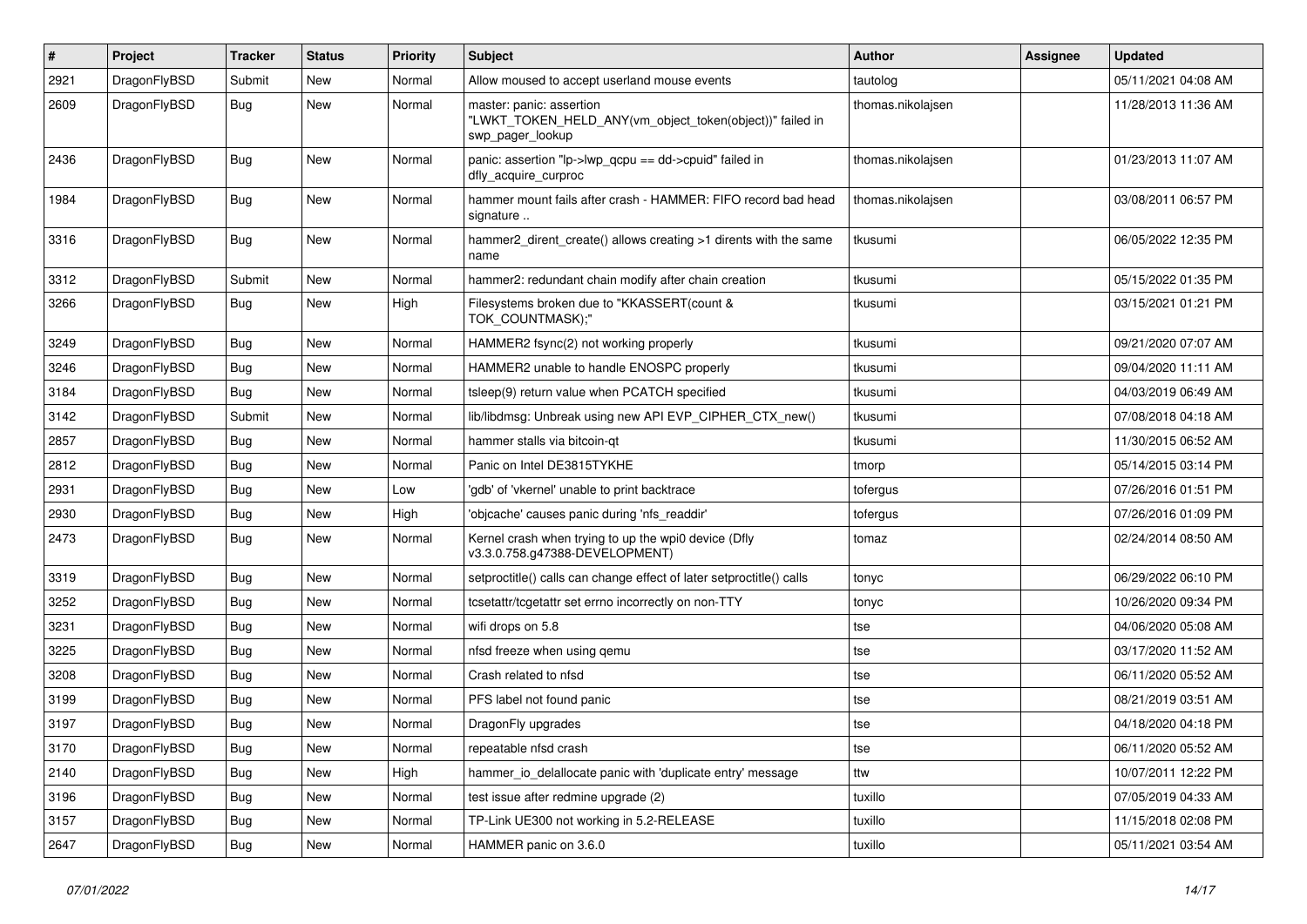| #    | Project      | <b>Tracker</b> | <b>Status</b> | <b>Priority</b> | Subject                                                                                      | <b>Author</b>    | Assignee | <b>Updated</b>      |
|------|--------------|----------------|---------------|-----------------|----------------------------------------------------------------------------------------------|------------------|----------|---------------------|
| 2641 | DragonFlyBSD | <b>Bug</b>     | <b>New</b>    | Normal          | Panic when loading natapci as module                                                         | tuxillo          |          | 05/11/2021 03:54 AM |
| 2630 | DragonFlyBSD | <b>Bug</b>     | <b>New</b>    | Normal          | Bring in latest iconv fixes from FreeBSD10 as well as csmapper<br>updates                    | tuxillo          |          | 05/11/2021 03:54 AM |
| 2629 | DragonFlyBSD | <b>Bug</b>     | New           | Normal          | Replace gcc44 with Ilvm34, clang34, and libc++                                               | tuxillo          |          | 06/02/2014 02:30 PM |
| 2498 | DragonFlyBSD | <b>Bug</b>     | New           | Normal          | DFBSD v3.2.2-RELEASE - LIST_FIRST(&bp->b_dep) == NULL"<br>failed in vfs vmio release         | tuxillo          |          | 05/31/2022 04:09 PM |
| 2495 | DragonFlyBSD | <b>Bug</b>     | New           | High            | DFBSD v3.3.0.960.g553fe7 - ocnt != 0" failed in<br>prop_object_release                       | tuxillo          |          | 05/31/2022 04:08 PM |
| 2283 | DragonFlyBSD | <b>Bug</b>     | New           | Normal          | DFBSD DragonFly v2.13.0.957.g4f459 - pmap_release: page<br>should already be gone 0xc27120bc | tuxillo          |          | 01/23/2012 03:03 AM |
| 2224 | DragonFlyBSD | Bug            | New           | Normal          | v2.13.0.291.gaa7ec - Panic on fq while installing world                                      | tuxillo          |          | 11/18/2011 01:40 AM |
| 2171 | DragonFlyBSD | Bug            | New           | Normal          | DFBSD v2.13.0.151.gdc8442 - panic: assertion "(*ptep &<br>$(PG_MANAGED PG_V)$ == PG_V"       | tuxillo          |          | 11/04/2011 05:06 PM |
| 2166 | DragonFlyBSD | <b>Bug</b>     | <b>New</b>    | Normal          | DFBSD v2.13.0.109.g05b9d - Strange lockups                                                   | tuxillo          |          | 10/29/2011 11:20 AM |
| 2129 | DragonFlyBSD | <b>Bug</b>     | New           | Normal          | DFBSD v2.11.0.661.gf9438 i386 - panic: lockmgr thrd sleep                                    | tuxillo          |          | 09/05/2011 09:49 AM |
| 2084 | DragonFlyBSD | <b>Bug</b>     | New           | Normal          | DFBSD v2.11.0.242.g4d317 - panic: zone: entry not free                                       | tuxillo          |          | 07/03/2012 01:23 AM |
| 2078 | DragonFlyBSD | <b>Bug</b>     | <b>New</b>    | Normal          | DFBSD i386 v2.11.0.201.g3ed2f - Panic during installworld into a<br>vn0 device               | tuxillo          |          | 05/19/2011 07:50 PM |
| 1959 | DragonFlyBSD | <b>Bug</b>     | New           | Normal          | DFBSD v2.9.1.422.gc98f2 - Panic during boot - IPv6 and PF                                    | tuxillo          |          | 01/13/2011 03:37 AM |
| 1867 | DragonFlyBSD | <b>Bug</b>     | New           | Normal          | it(4) motherboard and fan problems                                                           | tuxillo          |          | 07/08/2011 10:48 AM |
| 2490 | DragonFlyBSD | <b>Bug</b>     | New           | Normal          | nmalloc should color addresses to avoid cache bank conflictsw                                | vsrinivas        |          | 06/10/2014 05:51 AM |
| 2489 | DragonFlyBSD | <b>Bug</b>     | New           | Normal          | nmalloc doesn't cache VA for allocations > 8KB                                               | vsrinivas        |          | 06/10/2014 05:51 AM |
| 2154 | DragonFlyBSD | <b>Bug</b>     | New           | Normal          | vkernel copyout() doesn't return EFAULT on error                                             | vsrinivas        |          | 10/20/2011 03:53 AM |
| 2136 | DragonFlyBSD | <b>Bug</b>     | New           | Normal          | socketpair() doesn't free file descriptors on copyout failure                                | vsrinivas        |          | 04/05/2013 09:13 AM |
| 2085 | DragonFlyBSD | <b>Bug</b>     | New           | Normal          | panic: assertion: (m->flags & PG_MAPPED) == 0 in<br>vm_page_free_toq                         | vsrinivas        |          | 06/10/2011 07:48 AM |
| 2071 | DragonFlyBSD | Bug            | <b>New</b>    | High            | Panic on assertion: (int)(flg->seq - seq) > 0 in hammer_flusher_flush<br>after inode error   | vsrinivas        |          | 06/12/2011 07:59 AM |
| 1861 | DragonFlyBSD | Bug            | <b>New</b>    | Normal          | panic via kprintf (lockmgr called in a hard section)                                         | vsrinivas        |          | 10/11/2010 12:56 AM |
| 1185 | DragonFlyBSD | <b>Bug</b>     | New           | High            | need a tool to merge changes into /etc                                                       | wa1ter           |          | 02/18/2014 06:02 AM |
| 3124 | DragonFlyBSD | <b>Bug</b>     | New           | High            | DragonFlyBSD 5.0.2 with Hammer2 with UEFI install doesn't boot                               | wiesl            |          | 06/18/2019 05:07 AM |
| 2886 | DragonFlyBSD | Bug            | New           | Normal          | dragonfly mail agent: sending a testmail causes high system load                             | worf             |          | 02/05/2016 05:53 AM |
| 2287 | DragonFlyBSD | <b>Bug</b>     | New           | Normal          | HAMMER(ROOT) Illegal UNDO TAIL signature at<br>300000001967c000                              | y0n3t4n1         |          | 11/07/2018 01:22 AM |
| 2840 | DragonFlyBSD | <b>Bug</b>     | New           | Normal          | wrong voltage is reported                                                                    | yellowrabbit2010 |          | 09/11/2015 06:09 PM |
| 2324 | DragonFlyBSD | <b>Bug</b>     | New           | Normal          | natacotrol support > 2TB not working even after the ftigeot patch                            | zenny            |          | 03/03/2012 01:00 AM |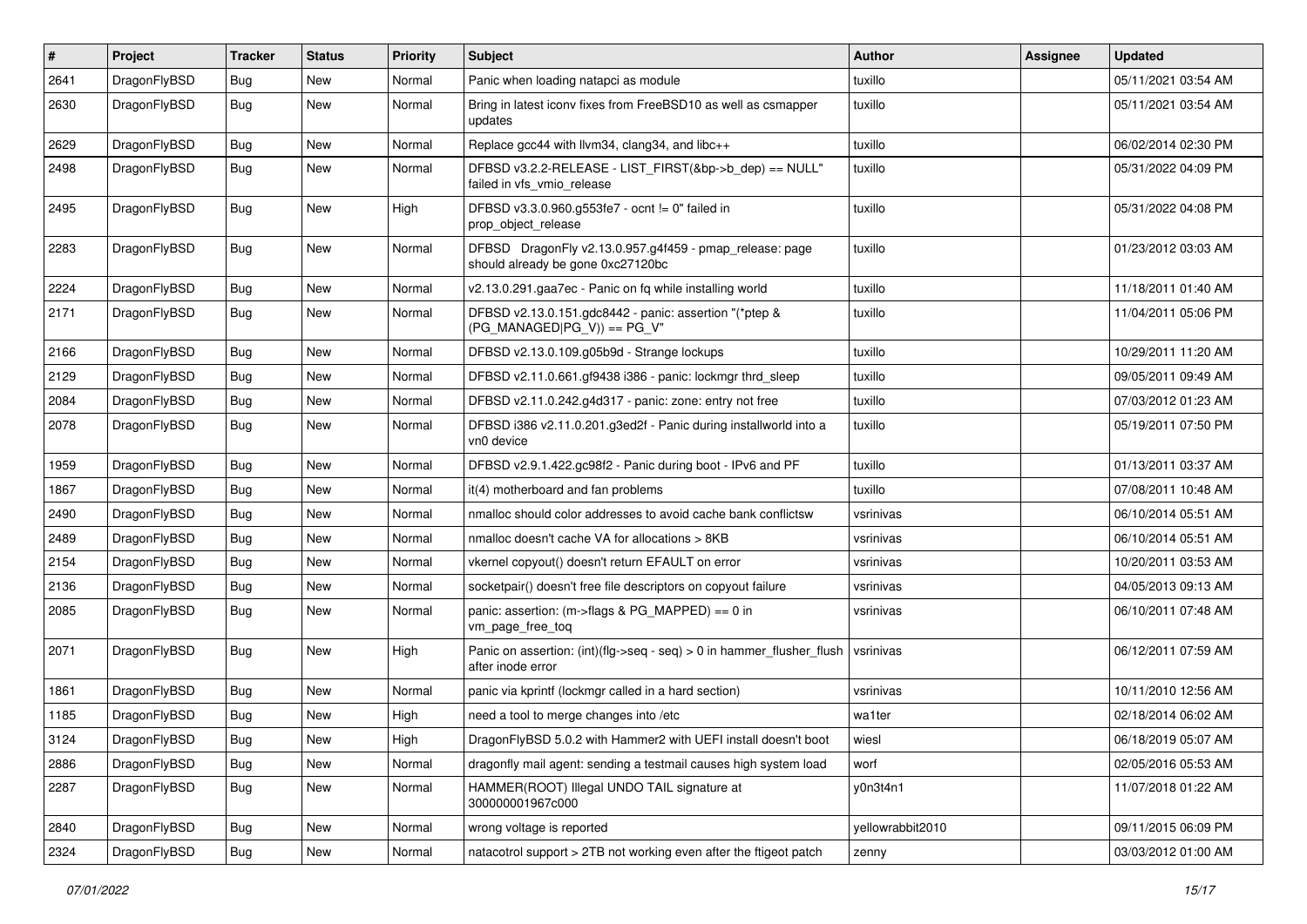| #    | Project      | <b>Tracker</b> | <b>Status</b> | <b>Priority</b> | Subject                                                                                                                                                  | <b>Author</b> | <b>Assignee</b> | <b>Updated</b>      |
|------|--------------|----------------|---------------|-----------------|----------------------------------------------------------------------------------------------------------------------------------------------------------|---------------|-----------------|---------------------|
| 3224 | DragonFlyBSD | <b>Bug</b>     | New           | Normal          | Kernel panic when trying to ping6                                                                                                                        | zhtw          |                 | 03/08/2020 08:55 AM |
| 1920 | DragonFlyBSD | <b>Bug</b>     | New           | High            | system hangs                                                                                                                                             | zhtw          |                 | 11/22/2010 08:59 AM |
| 1538 | DragonFlyBSD | Bug            | New           | Low             | mountroot should probe file systems                                                                                                                      | corecode      | alexh           | 11/24/2010 06:35 PM |
| 1430 | DragonFlyBSD | <b>Bug</b>     | New           | Normal          | Buggy w(1)?                                                                                                                                              | hasso         | alexh           | 11/24/2010 08:09 AM |
| 3154 | DragonFlyBSD | Submit         | New           | Normal          | Update serial handling in bootloader                                                                                                                     | ddegroot      | dillon          | 11/06/2018 11:21 PM |
| 2092 | DragonFlyBSD | <b>Bug</b>     | New           | Normal          | Panic: Bad link elm 0x next->prev != elm                                                                                                                 | masterblaster | dillon          | 12/04/2011 12:49 PM |
| 2870 | DragonFlyBSD | <b>Bug</b>     | New           | High            | Broken text and icons when glamor acceleration is used                                                                                                   | 375gnu        | ftigeot         | 01/31/2016 12:13 AM |
| 1946 | DragonFlyBSD | <b>Bug</b>     | New           | Normal          | ieee80211 panic                                                                                                                                          | pavalos       | josepht         | 01/27/2011 06:00 PM |
| 1964 | DragonFlyBSD | <b>Bug</b>     | New           | Normal          | iwn (panic assertion : wlan assert serialized)                                                                                                           | sjmm.ptr      | josepht         | 02/01/2011 12:57 PM |
| 1969 | DragonFlyBSD | Bug            | New           | Normal          | pf-related network problem                                                                                                                               | pavalos       | lentferj        | 02/01/2011 06:57 PM |
| 679  | DragonFlyBSD | <b>Bug</b>     | New           | Low             | Netgraph backward compatibility for old *LEN constants                                                                                                   | nant          | nant            | 02/18/2014 05:45 AM |
| 2746 | DragonFlyBSD | <b>Bug</b>     | <b>New</b>    | Normal          | some fraction of xterms started from the xmonad window manager<br>get killed with SIGALRM                                                                | isenmann      | profmakx        | 12/28/2014 02:51 AM |
| 2822 | DragonFlyBSD | Bug            | New           | Normal          | USB 3.0 stick throws "reading primary partition table: error<br>accessing offset 000[] for 152" error, while the stick works on any<br>other OS I tested | revuwa        | profmakx        | 06/29/2015 05:56 AM |
| 600  | DragonFlyBSD | Bug            | <b>New</b>    | Low             | /sys/libkern/karc4random                                                                                                                                 | robin_carey5  | profmakx        | 01/19/2015 03:07 AM |
| 2825 | DragonFlyBSD | Bug            | <b>New</b>    | High            | 3x dhclient = hanging system (objcache exhausted)                                                                                                        | jaccovonb     | sepherosa       | 05/11/2021 03:55 AM |
| 1532 | DragonFlyBSD | <b>Bug</b>     | New           | Low             | jemalloc doesn't work on DragonFly                                                                                                                       | hasso         | sjg             | 08/02/2011 01:14 AM |
| 1769 | DragonFlyBSD | <b>Bug</b>     | New           | Normal          | panic: assertion: _tp->tt_msg->tt_cpuid == mycpuid in<br>tcp_callout_active                                                                              | pavalos       | sjg             | 05/15/2022 11:07 AM |
| 1714 | DragonFlyBSD | Bug            | New           | Low             | hwpmc                                                                                                                                                    | alexh         | swildner        | 08/18/2012 02:03 PM |
| 2265 | DragonFlyBSD | <b>Bug</b>     | <b>New</b>    | Normal          | mbsrtowcs does not properly handle invalid mbstate_t in ps                                                                                               | c.turner1     | swildner        | 01/10/2012 07:56 PM |
| 341  | DragonFlyBSD | <b>Bug</b>     | New           | Normal          | Vinum erroneously repors devices as busy                                                                                                                 | corecode      | swildner        | 01/21/2012 04:50 AM |
| 2252 | DragonFlyBSD | <b>Bug</b>     | New           | Low             | snd hda not useable if loaded via /boot/loader.conf                                                                                                      | xbit          | swildner        | 12/14/2011 12:23 AM |
| 2585 | DragonFlyBSD | Bug            | New           | Normal          | Dfly 3.4.3 on ESXi 5.1, HP Smart Array P410 passthrough<br>recognised, but not functioning                                                               | yggdrasil     | swildner        | 05/09/2022 08:14 AM |
| 1556 | DragonFlyBSD | <b>Bug</b>     | <b>New</b>    | Normal          | many processes stuck in "hmrrcm", system unusable                                                                                                        | corecode      | tuxillo         | 05/11/2021 03:52 AM |
| 1474 | DragonFlyBSD | <b>Bug</b>     | New           | Normal          | ithread 1 unexpectedly rescheduled                                                                                                                       | corecode      | tuxillo         | 05/11/2021 03:52 AM |
| 1442 | DragonFlyBSD | <b>Bug</b>     | New           | Normal          | blocking SIGSEGV and triggering a segment violation produces an<br>all CPU consuming process                                                             | corecode      | tuxillo         | 05/11/2021 03:52 AM |
| 1440 | DragonFlyBSD | <b>Bug</b>     | <b>New</b>    | Normal          | ptrace/gdb doesn't work after process blocks SIGTRAP                                                                                                     | corecode      | tuxillo         | 05/11/2021 03:52 AM |
| 1198 | DragonFlyBSD | <b>Bug</b>     | New           | High            | DDB loops panic in db_read_bytes                                                                                                                         | corecode      | tuxillo         | 05/11/2021 03:51 AM |
| 731  | DragonFlyBSD | Bug            | New           | Normal          | system freeze on "slice too large"                                                                                                                       | corecode      | tuxillo         | 06/25/2022 04:01 AM |
| 2416 | DragonFlyBSD | <b>Bug</b>     | New           | Normal          | ".' entry can be removed on mounted nfs filesystem                                                                                                       | ftigeot       | tuxillo         | 06/03/2014 04:40 AM |